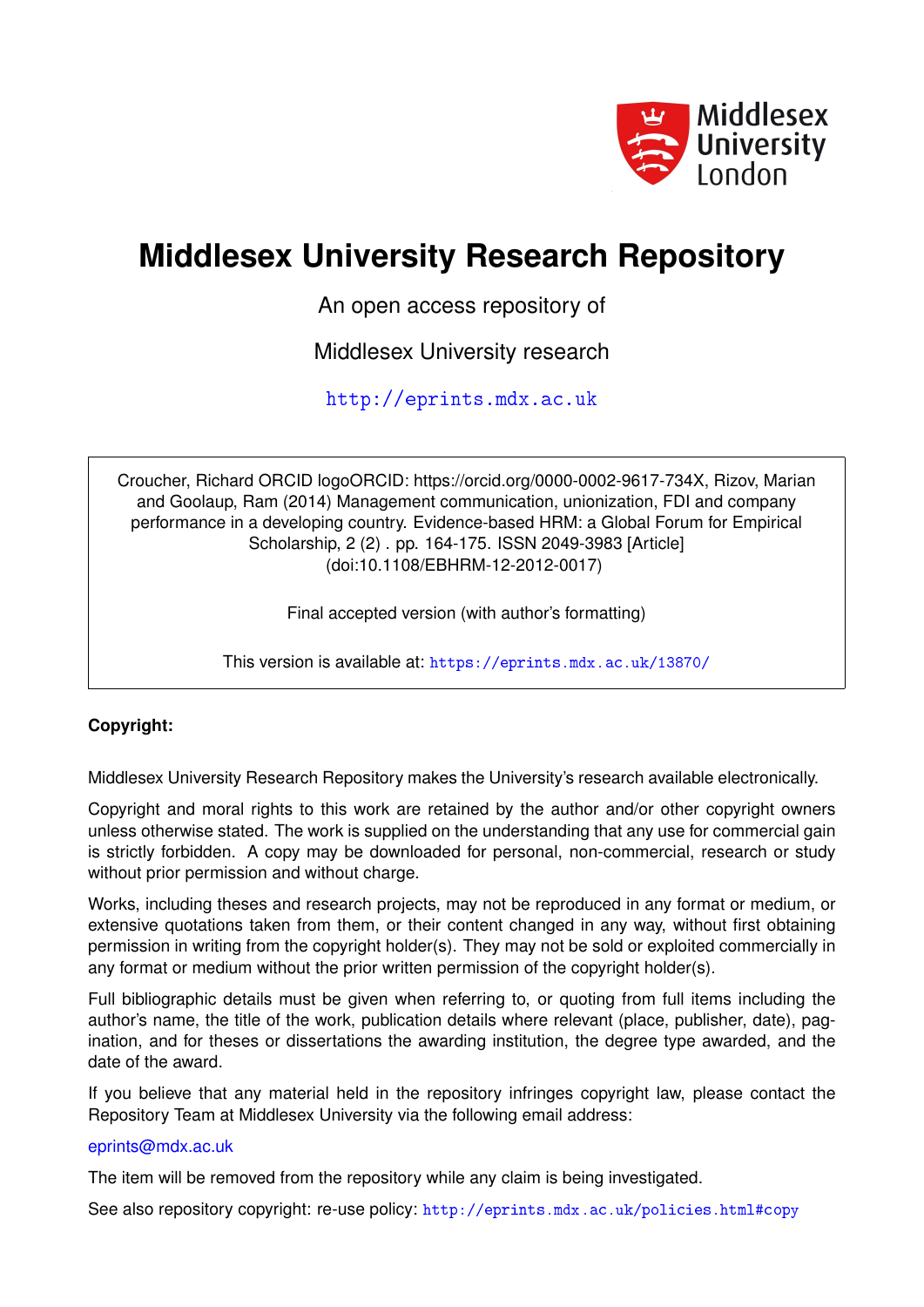# **MANAGEMENT COMMUNICATION, UNIONIZATION, FDI AND COMPANY PERFORMANCE IN A DEVELOPING COUNTRY**

## **Richard Croucher**

*Middlesex University Business School*

## **Marian Rizov**

*Middlesex University Business School*

#### **Ram Goolaup**

*University of Mauritius*

#### **Abstract**

We examine the associations between management direct communication to employees, unionization, foreign direct investment (FDI) and company performance in Mauritius, Africa's most successful economy, using a survey conducted in late 2011. Mauritian labor unions, in common with their continental counterparts, are strongest in the public sector. They have been characterized as weak and lacking in influence on management. Yet we find a strong association between unionization and management communication in the private sector. We also find a positive association between direct communication and company performance which we argue is likely to be an indirect consequence of unionization. FDI shows no particular effects.

Key words: management communication; labor unions; FDI; company performance; development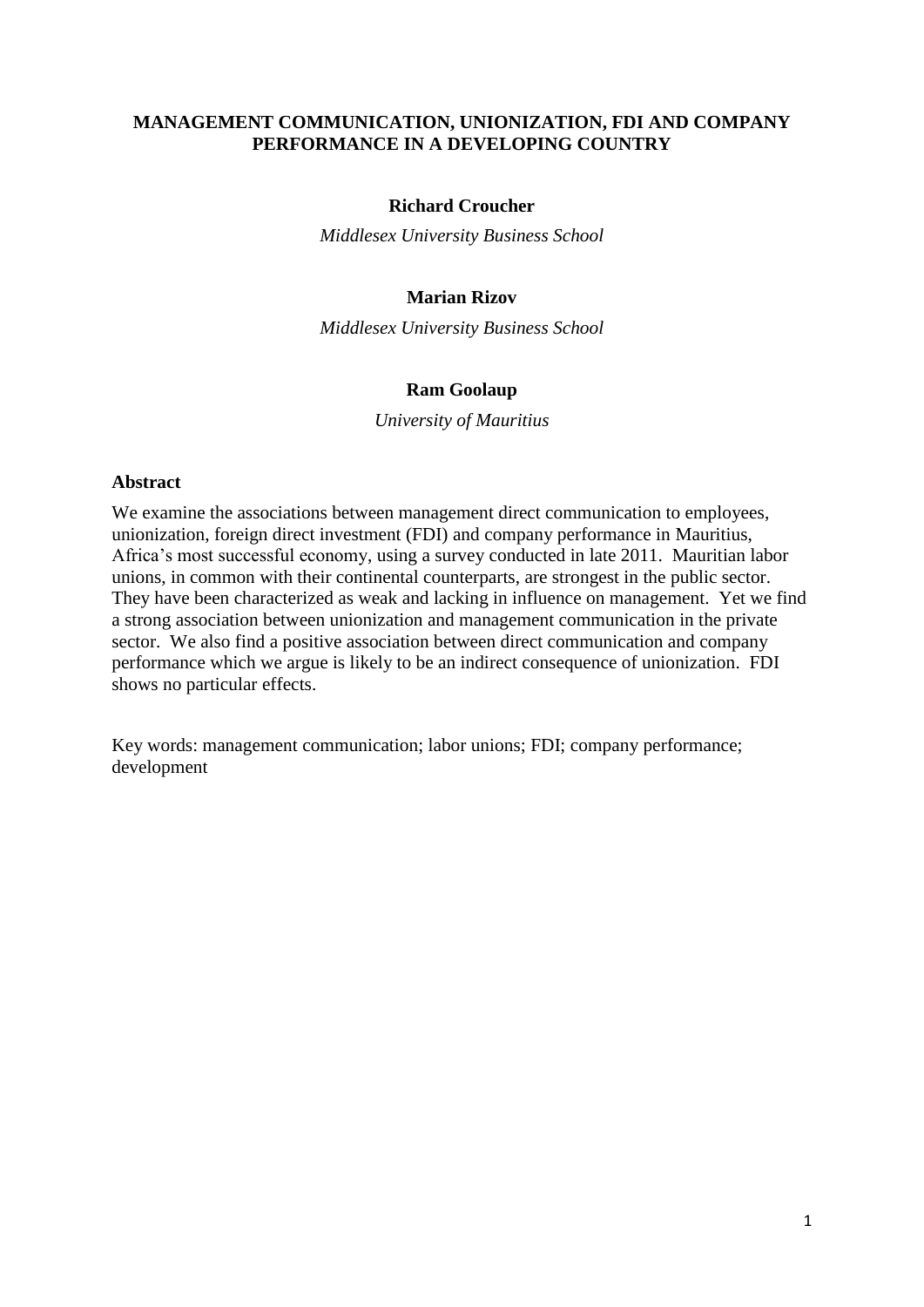## **MANAGEMENT COMMUNICATION, UNIONIZATION, FDI AND COMPANY PERFORMANCE IN A DEVELOPING COUNTRY**

## **1. INTRODUCTION**

We examine the associations between management direct communication to employees, unionization and company performance, in the context of Mauritius, the only case of African developmental success not based on natural resources. Mauritius is widely canvassed as an African success story, a unique regional example of successful development essentially achieved through its human resources, without any element of natural resource endowments (Lange, 2003; Sandbrook, 2005; Lincoln, 2006; Sandbrook et al., 2007; Darga, 2011; Van Demorteele and Bird, 2010). It has been referred to as a national example that is widely admired on the African continent (Sandbrook et al., 2007; Darga, 2011). In the forty years since independence, successive essentially social-democratic governments have successfully diversified the economy from its previous dependence on sugar, presiding over the development of light manufacturing, textiles, tourism and finance. Considerable industrial diversification is present; the country is an open economy with high levels of FDI, which also has a significant body of domestic companies (Van Demorteele and Bird, 2010). The country has no significant regional variations on any relevant dimensions, unlike many African countries (Almond, 2011).

Strategic HRM, as in much of Africa, has long been and remains only weakly developed on the island (Ramgutty-Wong, 2004; Kamoche et al, 2004; Goolaup and Ramasawmy, 2011). Research on a small sample of ten local managers nevertheless reports a strong emphasis by these practitioners on the importance of good internal communications (Boojihawon and Hanuman-Oogarah, 2010). Labor unions are based at the enterprise level but have benefitted from considerable tripartite involvement (Fashoyin, 2010). In common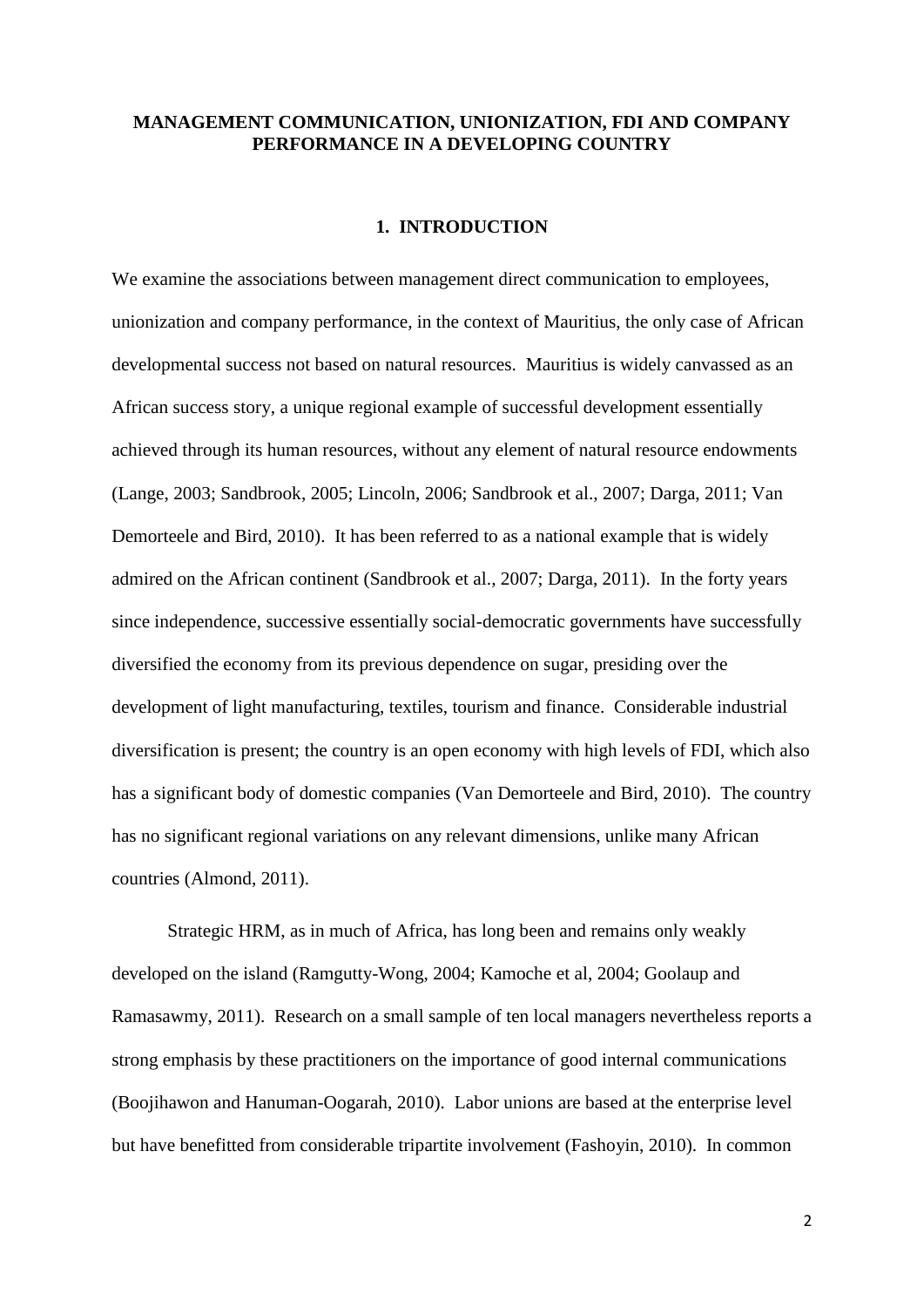with many other labor union movements world-wide, they have suffered from a gradual decline in membership in the last thirty years. Mauritian unions have been one of a range of institutions that have been argued to have a significant influence on the country's healthy and stable civil society (Srebrnik, 2000). By contrast, Laville (2000) argues that such institutions have little impact on the disadvantage experienced by the substantial Creole minority. The latter argument is consistent with another: that they exert most influence in the public sector where the Indian ethnic grouping is most in evidence, and that their bargaining has been focused on improving this group's pay and conditions (McCourt and Ramgutty-Wong, 2003; Ramgutty-Wong, 2004).

Joseph Stiglitz, the World Bank's ex-Chief Economist, has argued that 'Labor unions … are key to democratic economic development' (Stiglitz, 2000: 22) and in doing so, he challenged the neo-liberal consensus that informed the successive forms of 'structural adjustment' policies of the International Financial Institutions (IFIs) towards African countries. These tended, partly as a conscious priority, to de-unionize their economies since unions were held, following classical economic theory, to distort labor markets (Wood and Brewster, 2007). Stiglitz stressed the broad *societal* role played by unions in developing cooperative, mutual institutions that built civil society. To some extent, arguments confined to this level may be an inevitable result of the fact that outside of the exceptional South African case, minimal evidence has been available on unionization and its effects at enterprise level in Africa. This is especially the case in the private sector, since African labor unionism has become a largely public sector phenomenon (Wood and Brewster, 2007). We therefore seek to examine how far unions are associated with an important management practice in private firms, and extend our inquiry to include company performance.

The article is structured as follows. First, we discuss the association between unionization and direct communication, advancing three tentative propositions for empirical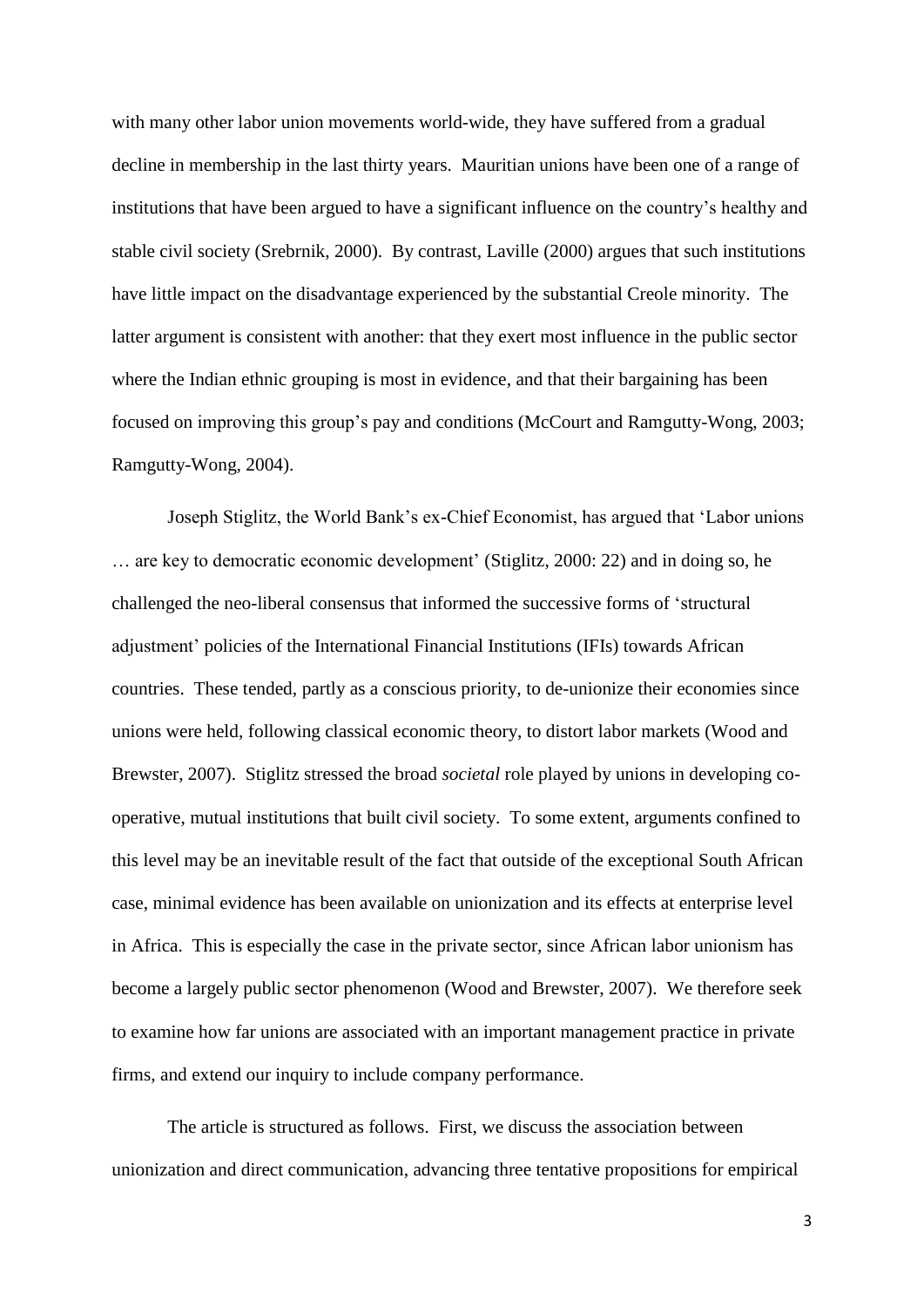testing. We then introduce our data and methods, followed by our estimation and findings before concluding and revisiting our propositions.

#### **2. DIRECT COMMUNICATION AND UNIONIZATION**

Direct communication has long been seen as a key element of an organizational strategy of employee involvement, 'an umbrella term covering a wide range of voluntary employer-led initiatives designed to encourage more active employee participation in (organizational) affairs' (Caldwell, 1993: 136). Direct communication with employees on company financial performance and strategy is also one of the seven dimensions of High Involvement Management that Pfeffer (1998) identifies as generating significant economic returns. He suggests that it does so by promoting employee affective commitment and reducing intentions to quit. It seems likely to constitute part of a 'partial gift exchange' between employer and employee in those companies where employees perceive it to be strong in relation to other companies seen as realistic comparators (Akerlof, 1982).

Unionization is associated with strong direct communication in European companies (Croucher et al., 2006; Peccei et al., 2005; Tanova and Nadiri, 2010). It has also been shown to be one of a bundle of practices associated with relatively strong performance in European companies (Rizov and Croucher, 2009). Mauritian unions have been characterized as neither strong nor weak in the African context, but in common with many other labor unions in Africa, they have been portrayed as especially weak in the private sector (McCourt and Ramgutty-Wong, 2003; Ramgutty-Wong, 2004). They have been held to be focused on pay and conditions issues and judged not to be influential on management behavior (Ramgutty-Wong, 2004). These judgements are consistent with those made by experts on Africa more widely. These emphasize the predominance of 'leader-follower' relations and suggest that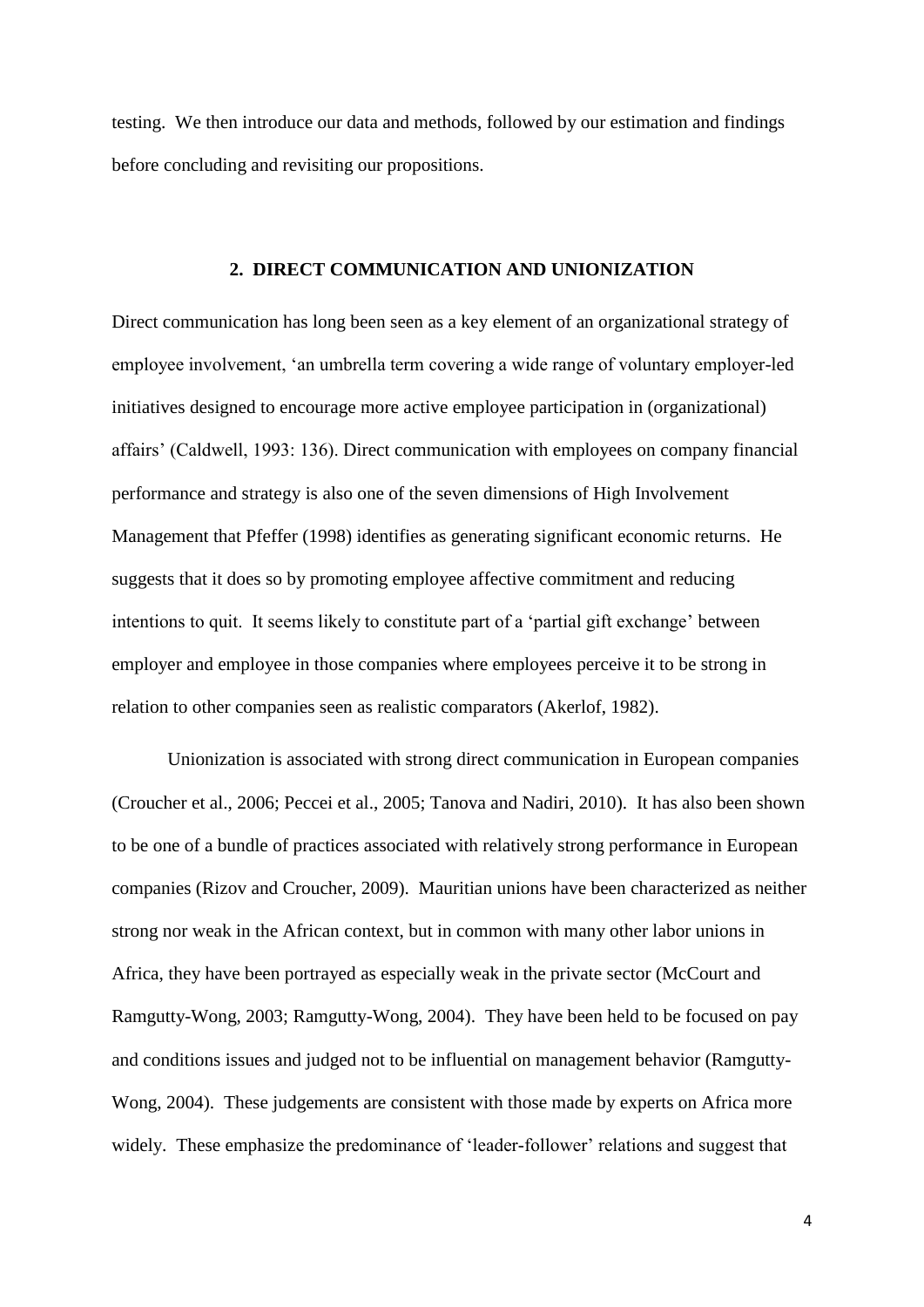more high-involvement production paradigms are normally found only among the foreign companies operating in South Africa (Wood and Brewster, 2007; Wood and Frynas, 2006). Wood and Frynas (2006) identify weak unionization as one of the institutional foundations that they argue are linked to the failure of African 'segmented business systems' to deliver successful development.

From a theoretical viewpoint, two factors potentially raise incentives for Mauritian unions to focus on demanding company information as a route to raising their utility to employees and improving their levels of influence on managements. First, local unions are largely enterprise-based, a structure likely to diminish their capacity to bargain by reference to external benchmarks (Marsden, 1999) and they are therefore likely to channel their activities more internally to the company than externally towards the political sphere. Second, local managements are increasingly pursuing union substitution policies, pushing unions to find ways of improving their appeal to both workers and managements (Ramgutty-Wong, 2009). Addressing information asymmetry between management and workers may therefore appear a viable non-confrontational strategy for demonstrating their utility that does not rely on (weak) mobilizing capacity. However, unions may be too lacking in strategic orientation or simply too weak to pursue such a policy. Moreover, it may be that as Croucher et al. (2006) suggest, the effect of unionization on management communication is not the product of union strategy. These researchers suggest that the mechanism is more indirect in that union members' attitudes to management communications are relatively skeptical and therefore managers intensify their communications efforts in seeking to convince them.

Therefore, although the current state of knowledge is too weak to permit the formulation of formal hypotheses, the literature suggests three tentative propositions. First, even though unionization in Mauritius appears weak and fragmented it might be positively associated with management communications since it addresses the information asymmetry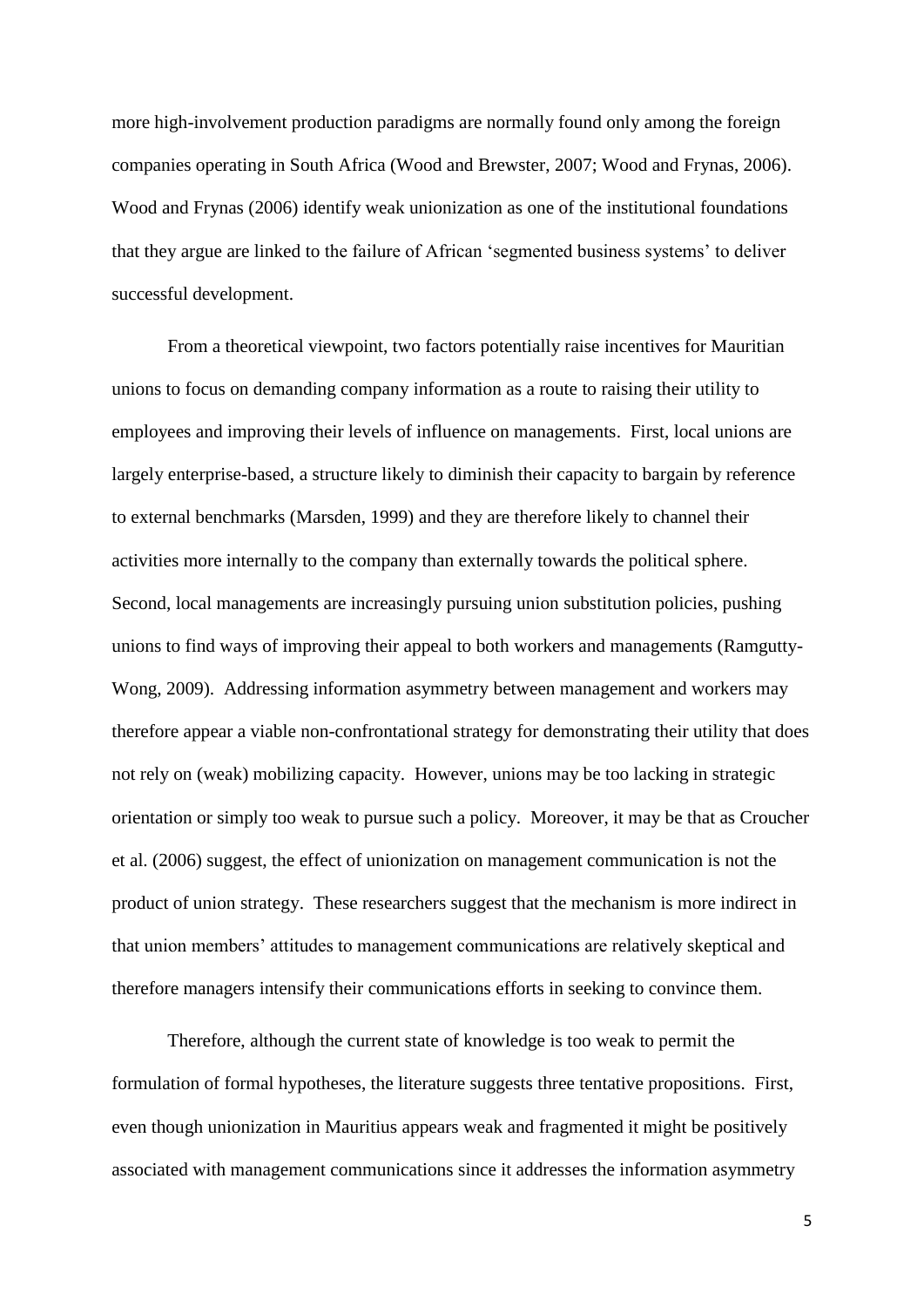between management and workers. Second, given union fragmentation they may be equally likely to be influential on communications in both the public and the private sector since they may be relatively unconstrained by centralized bureaucratic regulation. Further, if the information asymmetry is more pronounced in the private sector union influence could be stronger there. Finally, abstracting from neo-classical economic theory and the philosophy underlying IFI policies, unionization could be associated with strong company performance via its expected effect on management communication, and ultimately improved employee motivation. In all three cases, as we have indicated above, some grounds exist for entertaining the reverse propositions.

## **3. DATA AND VARIABLES**

#### *Data*

Our data are derived from the 2011 Mauritius HR survey, specially designed to cover a wide range of HR policies and practices at organizational level. The respondents are the highestranking corporate officers in charge of HRM. The survey instrument was developed using an iterative process between the authors and local experts.

The instrument consisted of 57 questions - many with multiple options - ranging across the full range of HR practices and including detailed information on the company. The main headings are: HRM activity in the organization; staffing practices; employee development; compensation and benefits; employee relations and communication; knowledge transfer; organizational details. The survey was administered by post in November 2011. 350 organizations in both the public and private sectors were surveyed, using a sampling frame derived from a Human Resources Development Commission (HRDC) data base of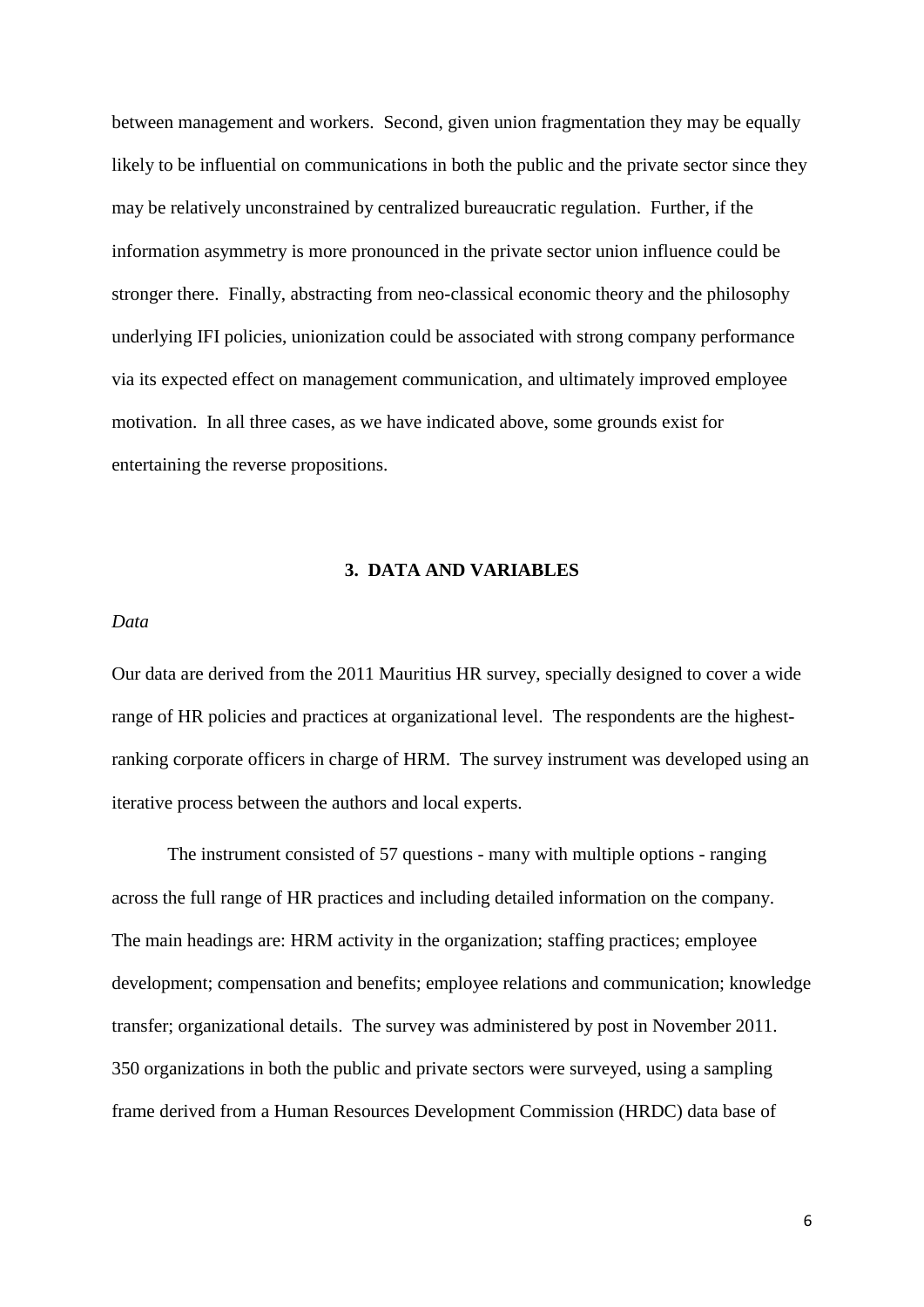companies employing more than ten people and specifically designed by the HRDC to be representative of employment by industry.

The considerable difficulties of conducting survey research in the local context have been stressed (Ramgutty-Wong, 2004: 55). 120 organizations returned usable questionnaires, giving a response rate of 34%. The survey instrument's complexity, the number of respondent organizations and response rate compare favorably with other Mauritian HRM surveys although theoretically, the larger number of questions might have led to a lower response (Rea and Parker, 2005). The number of questions asked is considerably larger than in previous surveys (for example, sixty six public and private organizations answering sixteen questions including multiple options and with a response rate of 33% - in Ramgutty-Wong and Gokhool (2000); forty six private companies answering an unspecified number of questions in Ramgutty-Wong (2004)). So, too, are the number of organizations responding to our questionnaire.

Public ownership is spread across all major industries and accounts for approximately one-third of employment. In our sample there are 48 such organizations and publicly-owned bodies are therefore slightly over-represented. The median number of employees in respondent companies is 200. The smallest employs 12 and the largest has 12,000 employees. The sample's industry composition is as follows: services 50%; transport, communications and utilities 23%; manufacturing 16%; construction 7%; agriculture 4%. The sample is broadly reflective of the island's industrial structure, but manufacturing and agriculture are marginally under-represented within it when measured against official figures of employment in different industries (Mauritius Central Statistics Office, 2011).

Data were input to an SPSS data entry file created by the authors in conjunction with an external company. The data were entered by one person employed by that company and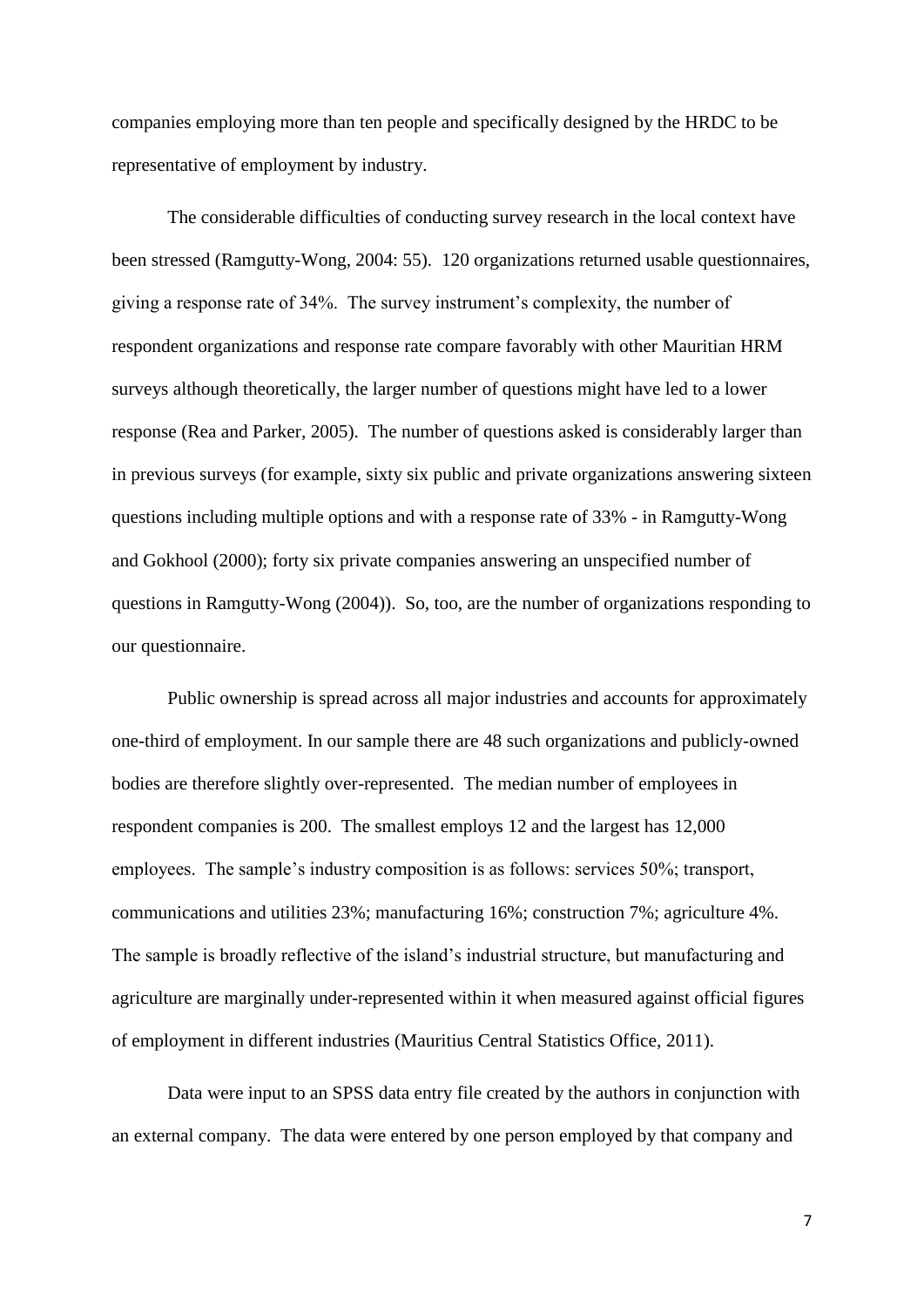checked separately by another experienced colleague. Spot checks on the data entry were also carried out by the three researchers involved in conducting the survey.

#### *Variables*

The dependent variable - direct communication (DCOM) and the (main) explanatory variable labor union influence (TRUN) - are ordinal categorical scales. We apply Mokken's nonparametric scaling model (Mokken and Lewis, 1982) to compute our synthetic indices as in Gooderham et al. (1999) and Croucher et al. (2006). The unweighted sum of item scores forming each scale must be monotonously related to the latent true scores, as demonstrated by Sjitsma et al. (1990). The primary scaling criterion is Loevinger's H-coefficient of homogeneity. A set of items constitutes a scale if the aggregate has an H-value exceeding 0.30; values above 0.50 indicate strong scales. The scales' internal consistency is verified by Cronbach's Alpha which increases in line with the intercorrelations between scale items. Because intercorrelations among test items are maximized when all items measure the same construct, Cronbach's Alpha is taken as indirectly indicating the degree to which a set of items measures a single unidimensional latent construct. Alpha values above 0.70 indicate a strong scale.

The dependent variable, DCOM, is constructed as in Croucher et al. (2006) as a composite index capturing employer communication to employees, that is, whether organizations brief clerical and manual employees on issues of business strategy, financial performance and work organization. Each of the six questions is coded as a binary variable  $(yes = 1$  and no = 0). We extend the index by adding responses to three more questions indicating employees' direct communication to employers such as through regular workforce meetings, team briefings and electronic communication. Each of the three additional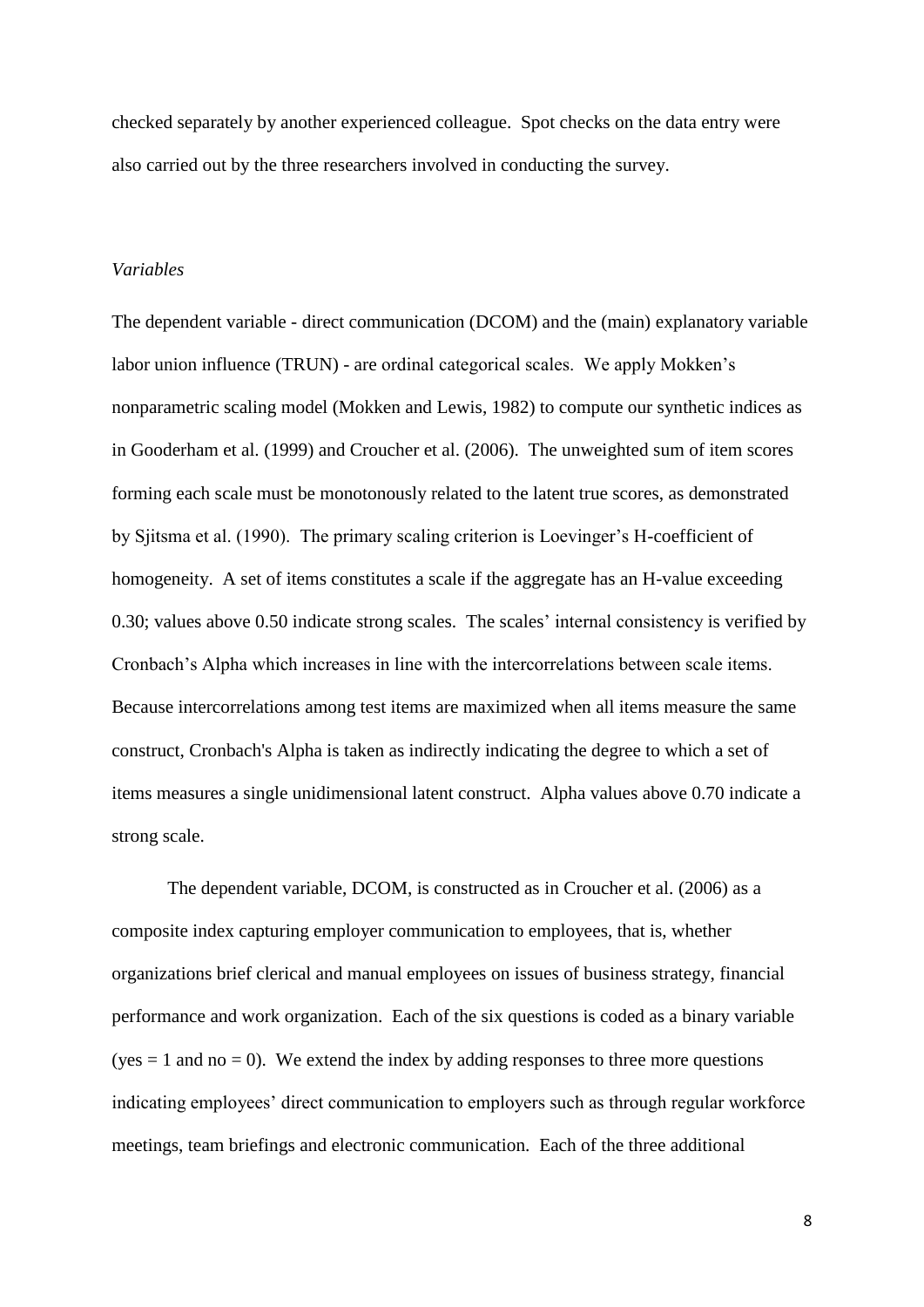questions is also coded as a binary variable (yes  $= 1$  and no  $= 0$ ). Thus a ten-point scale is created, with one to nine indicating the briefing of both clerical and manual employees on all three issues and the existence of employee-employer communication; zero indicates no briefing of either category on any of the issues and no communication in any form. The reliability of our DCOM index as measured by Cronbach's Alpha is satisfactory (0.69) while Loevinger's H-coefficient is acceptable at 0.51.

TRUN is a composite index consisting of the responses to three questions designed to assess the degree of union presence and influence. The three questions are: What proportion of the total number of employees in your organization are members of a labor union? (Firms were divided into three categories: 0 percent = 0,  $1-50$  percent = 1, over 50 percent = 2.) Do labor unions have any influence on your organization? (Yes = 1, no = 0.) Do you recognize labor unions for the purpose of collective bargaining? (Yes = 1, no = 0.) The sum of the responses to the above questions is used to form an index that ranges from 0 (no union presence/influence) to 4 (high degree of union presence/influence). The index has high reliability as measured by Cronbach's Alpha (0.82), and a very high Loevinger's Hcoefficient of 0.81.

Following the conceptual frameworks of Croucher et al. (2006) and Rizov and Croucher (2009), we control in our regression analysis for company and industry characteristics that may affect direct communication: company size (SIZE), company age (AGE) and a set of dummy variables controlling for type of industry – manufacturing (MANU) and other industries (OTHR) with services as the reference category. SIZE is a dichotomous variable with 1 indicating companies larger than the median number of company employees and 0 otherwise. AGE is a dichotomous variable with 1 indicating companies older than the median company age and 0 otherwise.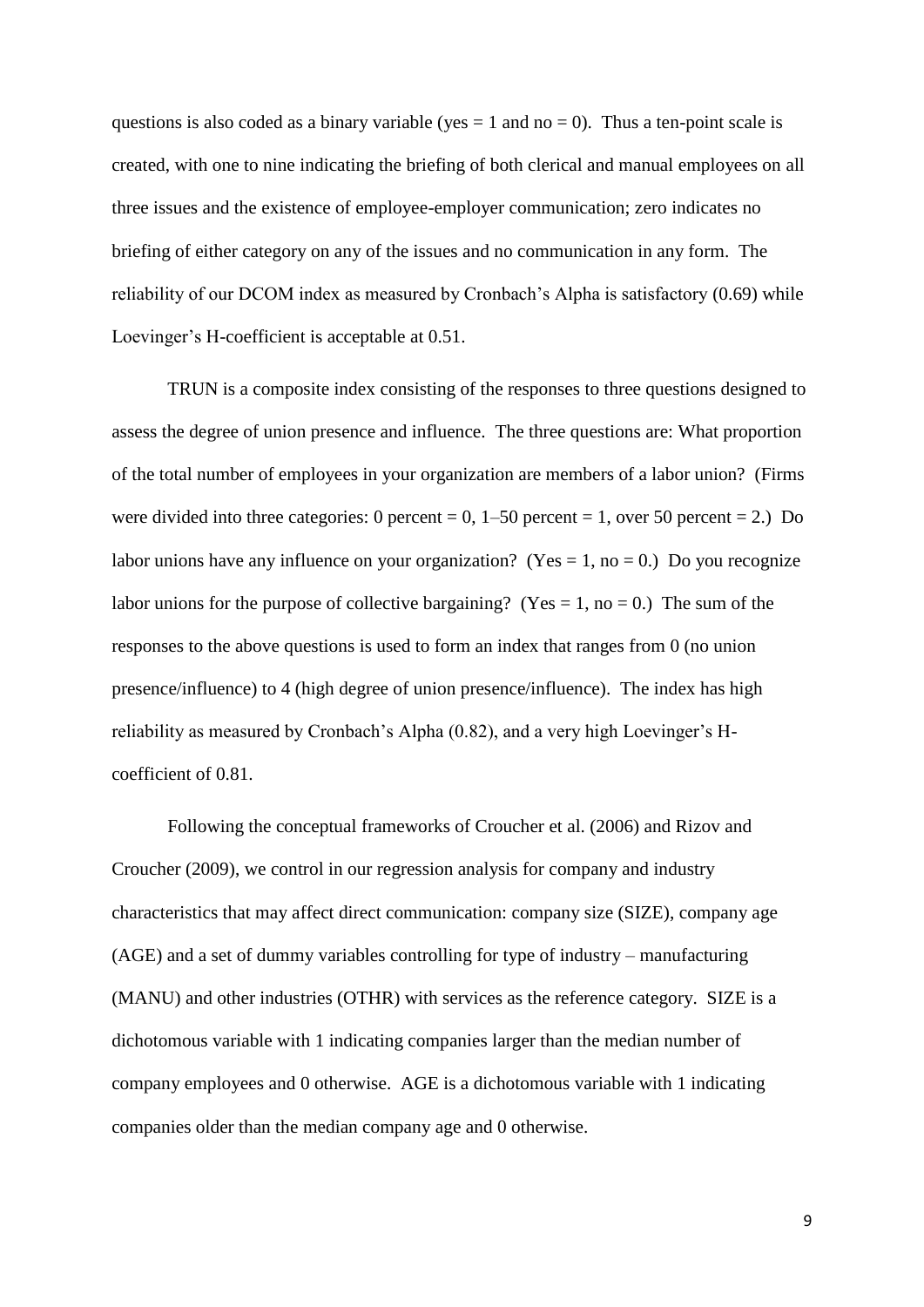In extended specifications we also introduce the impact of company ownership on direct communication. We distinguish ownership in two dimensions, foreign (FOWN) vs. domestic and private (POWN) vs. public companies. Both variables are dichotomous, with 1 indicating foreign (private) ownership and 0 otherwise. The FOWN variable captures the impact of FDI on direct communication.

Finally, in auxiliary regressions we verify the link between performance, direct communication, and labor union presence/ influence. Therefore, we create a measure of relative performance (PERF) following Rizov and Croucher (2009) which we use as a dependent variable in the auxiliary (second stage) regressions. PERF is measured as a composite index capturing the effects of five performance dimensions: service quality, level of productivity, profitability, rate of innovation, and stock market performance. Each component dimension is an ordinal categorical variable measuring the relative position of the firm in comparison to the rest of the industry (Top  $10\%$  - 3, upper half – 2, and lower half – 1). The sum of the responses for the above five dimensions is used to form an index that ranges from 1 to 15. The index has high reliability as measured by Cronbach's Alpha (0.86), and a reasonably high Loevinger's H-coefficient of 0.66.

Summary statistics and short definitions of all regression variables are reported in Table 1. Correlation matrices for selected (first-stage) regression variables are presented in the Appendix, Table A1. The low correlations between regression variables indicate no endogeneity problems.

| Variable code Definition |                                                      | Mean    |
|--------------------------|------------------------------------------------------|---------|
|                          |                                                      | (s.d.)  |
| <b>DCOM</b>              | Direct communications in the firm indicator ranging  | 5.308   |
|                          | between 0 and 9                                      | (2.045) |
| <b>SIZE</b>              | Firm size measured as a dichotomous variable with 1  | 0.567   |
|                          | denoting firms above the median size and 0 otherwise | (0.498) |
| AGE                      | Firm age measured as a dichotomous variable with 1   | 0.683   |

**TABLE 1: SUMMARY STATISTICS**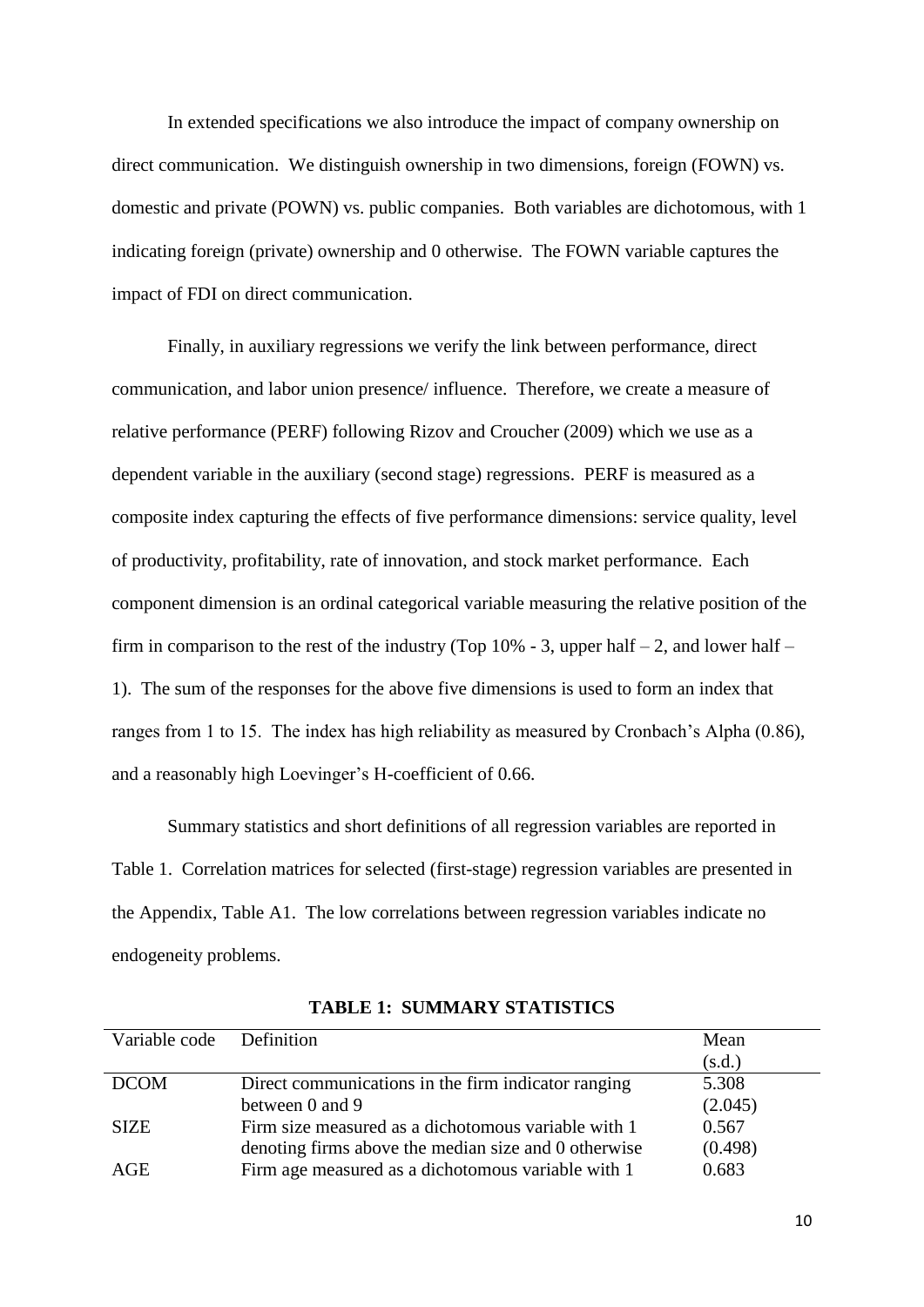|             | denoting firms above the median age and 0 otherwise      | (0.467) |
|-------------|----------------------------------------------------------|---------|
| <b>MANU</b> | Dichotomous variable with 1 denoting firms in the        | 0.158   |
|             | manufacturing sector                                     | (0.366) |
| <b>OTHR</b> | Dichotomous variable with 1 denoting firms in the        | 0.333   |
|             | construction, agriculture and mixed industries           | (0.473) |
| <b>TRUN</b> | Presence and influence of labor unions indicator ranging | 1.842   |
|             | between 0 and 4                                          | (1.598) |
| <b>FOWN</b> | Dichotomous variable with 1 denoting firms under foreign | 0.267   |
|             | ownership and $0$ – domestic ownership                   | (0.444) |
| <b>POWN</b> | Dichotomous variable with 1 denoting firms under private | 0.600   |
|             | ownership and $0$ – public ownership                     | (0.492) |
| <b>PERF</b> | Composite performance of the firm indicator ranging      | 8.906   |
|             | between 1 and 15                                         | (3.578) |

Note: The number of observations in the total estimated sample is 120.

# **4. ESTIMATION AND FINDINGS**

We estimate the relationship between direct communication and the explanatory variables by Ordinary Least Squares (OLS) and Ordered Logit (OL). Because the dependent variable is categorical in nature, it is in principle appropriate to use the OL estimator. However, given that the categorization of the dependent variable, DCOM is quite fine and exhibits normal distribution, OLS may also be used. The results from the two methods are very similar and we report and discuss the OLS results, which are easier to interpret. The OL results are available from the authors on request.

| Variables   | Models   |          |          |  |  |
|-------------|----------|----------|----------|--|--|
|             | (1)      | (2)      | (3)      |  |  |
| <b>SIZE</b> | $-0.032$ | $-0.030$ | 0.022    |  |  |
|             | $-0.300$ | $-0.281$ | $-0.202$ |  |  |
|             | (0.400)  | (0.402)  | (0.404)  |  |  |
| AGE         | $-0.050$ | $-0.066$ | $-0.076$ |  |  |
|             | $-0.392$ | $-0.516$ | $-0.590$ |  |  |
|             | (0.426)  | (0.430)  | (0.432)  |  |  |
| <b>MANU</b> | $-0.004$ | $-0.007$ | $-0.013$ |  |  |
|             | $-0.135$ | $-0.227$ | $-0.435$ |  |  |
|             | (0.544)  | (0.538)  | (0.539)  |  |  |
| <b>OTHR</b> | $-0.027$ | $-0.023$ | $-0.022$ |  |  |
|             | $-0.431$ | $-0.368$ | $-0.346$ |  |  |
|             | (0.421)  | (0.417)  | (0.417)  |  |  |
| <b>TRUN</b> |          | $+0.088$ | $+0.127$ |  |  |

#### **TABLE 2: FULL SAMPLE: FACTORS AFFECTING DIRECT COMMUNICATION**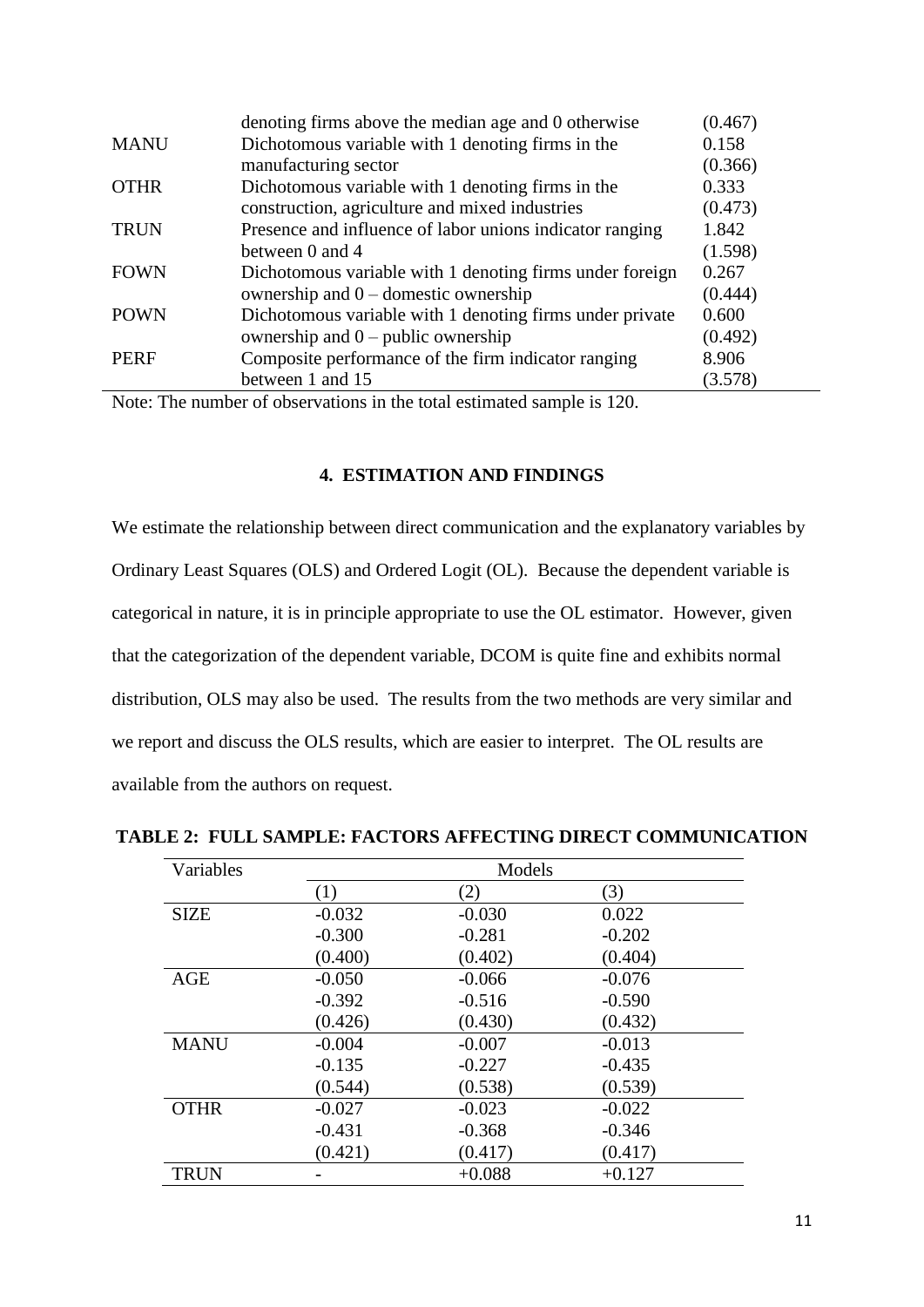|             |       | $+0.254$ ** | $+0.357**$ |
|-------------|-------|-------------|------------|
|             |       | (0.125)     | (0.137)    |
| <b>FOWN</b> |       |             | $+0.021$   |
|             |       |             | $+0.421$   |
|             |       |             | (0.433)    |
| <b>POWN</b> |       |             | $+0.088$   |
|             |       |             | $+0.779*$  |
|             |       |             | (0.430)    |
| No of Obs.  | 120   | 120         | 120        |
| Adj. $R^2$  | 0.019 | 0.112       | 0.137      |

Notes: For each regression variable we report first the elasticity, then the estimated coefficient and the standard error (in parentheses). The level of significance of estimated coefficients is indicated as follows: 1 percent \*\*\*, 5 percent \*\*, 10 percent \*.

First, we estimate the full sample and report the results in Table 2. To test for possible endogeneity of the explanatory variables we expand the specification stepwise as in Croucher et al. (2006) and Rizov and Croucher (2009). This approach demonstrates no endogeneity problems as the coefficients in all specifications remain stable.

We begin with a base specification where the explanatory variables are the main company characteristics, SIZE and AGE and the industry controls, MANU and OTHR and report the results in column (1). These control variables do not appear significantly to explain direct communication; this could be because there is no significant variation in communication practices across these company types and may be due to the limited size of our sample. Next, we extend the specification with labor union presence and influence, TRUN and report the results in column (2). The effect of TRUN is positive and significant (at the 5 percent level) while the effects of all control variables from the previous specification remain unchanged. Finally, we introduce the controls for foreign and private ownership (column 3). The coefficient of FOWN is not statistically significant while the coefficient of POWN is significant only at the 10 percent level. The coefficients of all variables from previous specifications remain stable.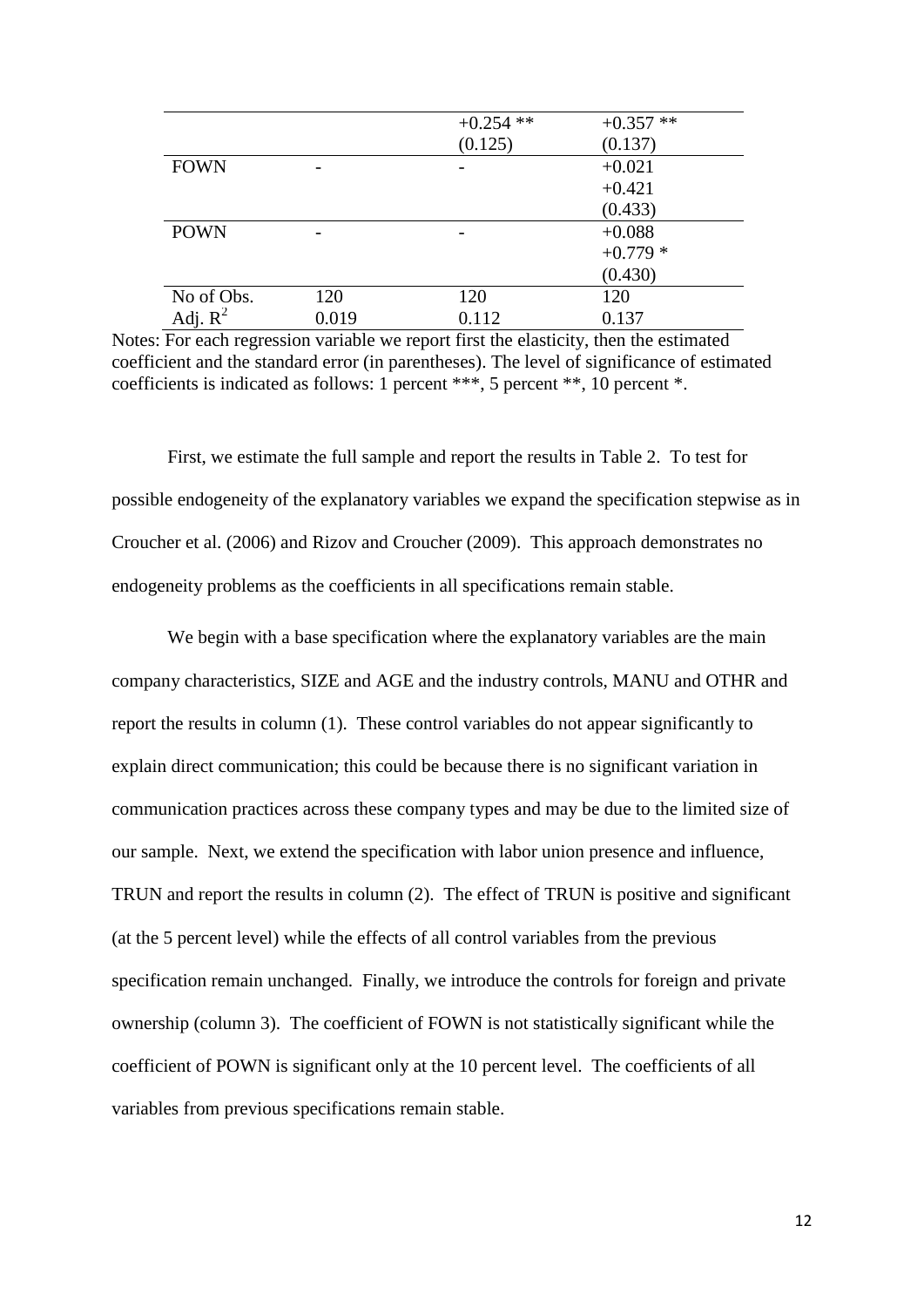| Variables   | Models         |              |                  |          |  |
|-------------|----------------|--------------|------------------|----------|--|
|             | Public/Private |              | Domestic/Foreign |          |  |
|             | (1)            | (2)          | (3)              | (4)      |  |
| <b>SIZE</b> | $-0.056$       | $-0.069$     | $-0.012$         | $-0.025$ |  |
|             | $-0.503$       | $-0.348$     | $-0.105$         | $-0.273$ |  |
|             | (0.613)        | (0.528)      | (0.499)          | (0.680)  |  |
| <b>AGE</b>  | $-0.035$       | $-0.084$     | $-0.065$         | $-0.092$ |  |
|             | $-0.225$       | $-0.837$     | $-0.492$         | $-0.770$ |  |
|             | (0.727)        | (0.524)      | (0.538)          | (0.743)  |  |
| <b>MANU</b> | $-0.006$       | $-0.023$     | $-0.007$         | $-0.009$ |  |
|             | $-0.245$       | $-0.932$     | $-0.252$         | $-0.217$ |  |
|             | (0.931)        | (0.672)      | (0.733)          | (0.788)  |  |
| <b>OTHR</b> | $-0.028$       | $-0.001$     | $-0.039$         | $-0.023$ |  |
|             | $-0.460$       | $-0.339$     | $-0.533$         | $-0.712$ |  |
|             | (0.644)        | (0.519)      | (0.502)          | (0.814)  |  |
| <b>TRUN</b> | $+0.044$       | $+0.152$     | $+0.096$         | $+0.088$ |  |
|             | $+0.083$       | $+0.756$ *** | $+0.264*$        | $+0.289$ |  |
|             | (0.204)        | (0.186)      | (0.150)          | (0.237)  |  |
| No of Obs.  | 48             | 72           | 88               | 32       |  |
| Adj. $R^2$  | 0.048          | 0.157        | 0.112            | 0.058    |  |

# **TABLE 3: OWNERSHIP SUB-SAMPLES: FACTORS AFFECTING DIRECT COMMUNICATION**

Notes: For each regression the variables reported are first, the elasticity, then the estimated coefficient and the standard error (in parentheses). The level of significance of estimated coefficients is indicated as follows: 1 percent \*\*\*, 5 percent \*\*, 10 percent \*.

Ownership is an important organizational environmental characteristic that is often relevant to union presence and influence. Therefore, we further analyze the relationship between direct communication and the explanatory variables in sub-samples by ownership type and report our results in Table 3. In columns (1) and (2) we compare public and private ownership. The main finding is that in private organizations the single most important factor positively affecting direct communication is TRUN with the coefficient significant at the1 percent level. TRUN is not significant in public organizations. The finding of union importance for communication in private companies is interesting given frequent reference in the literature to union weakness in private companies. The results from the domestic vs. foreign ownership sub-samples are reported in columns (3) and (4). In the domestic subsample a statistically significant relationship (though only at the10 percent level) is evident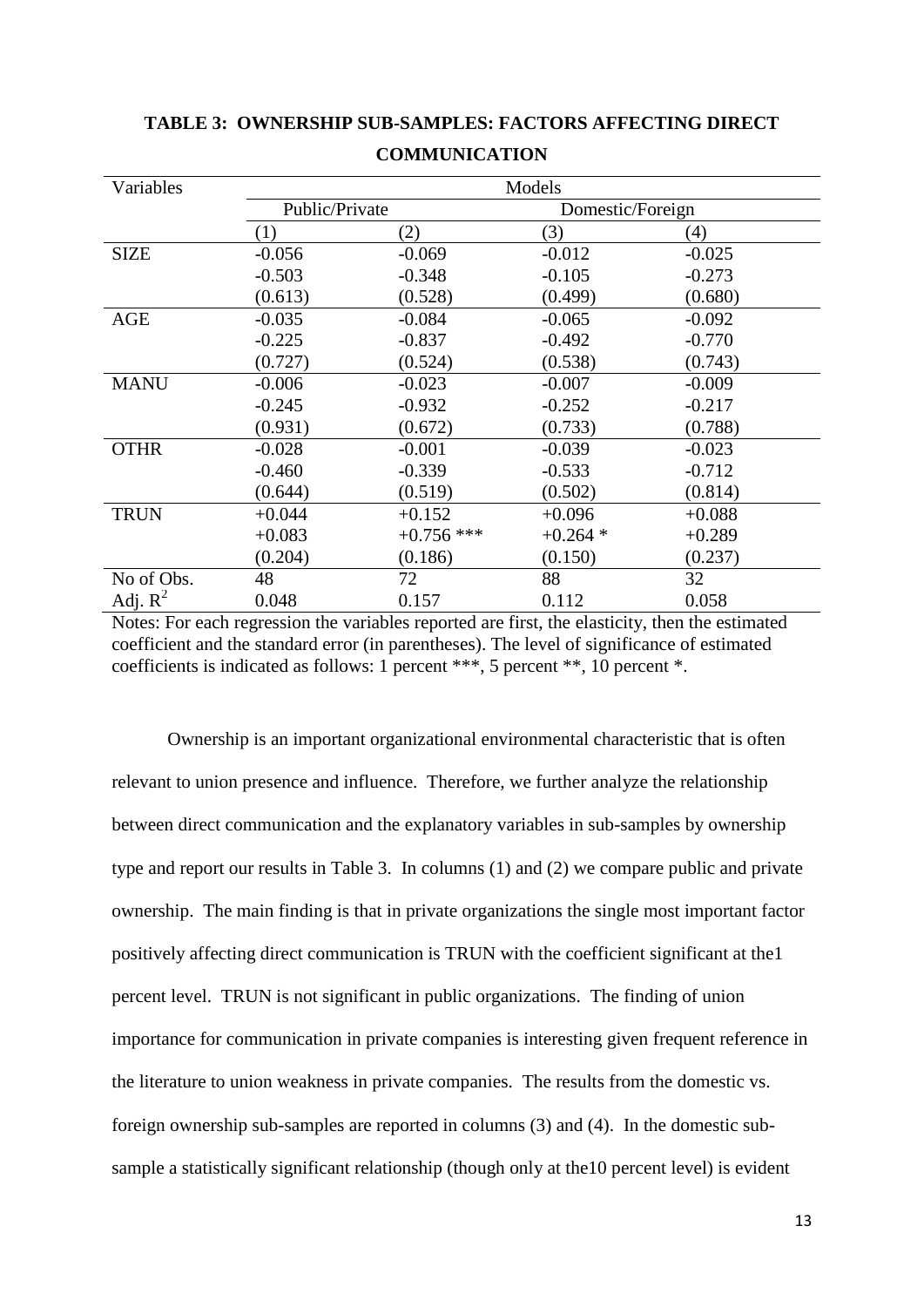between direct communication and TRUN. TRUN is not significant in the foreign subsample.

| Variables          | Models  |             |          |             |  |
|--------------------|---------|-------------|----------|-------------|--|
|                    | (1)     | (2)         | (3)      | (4)         |  |
| <b>DCOM</b>        | 0.159   |             | 0.168    |             |  |
|                    | 0.267   |             | 0.281    |             |  |
|                    | (0.177) |             | (0.180)  |             |  |
| DCOM <sub>XB</sub> |         | 0.792       |          | 1.057       |  |
|                    |         | $1.330$ *** |          | $1.774$ *** |  |
|                    |         | (0.530)     |          | (0.602)     |  |
| <b>TRUN</b>        |         |             | $-0.022$ | $-0.036$    |  |
|                    |         |             | $-0.105$ | $-0.176$    |  |
|                    |         |             | (0.220)  | (0.238)     |  |
| No of Obs.         | 107     | 107         | 107      | 107         |  |
| Adj. $R^2$         | 0.021   | 0.055       | 0.023    | 0.077       |  |

**TABLE 4 FULL SAMPLE: FACTORS AFFECTING PERFORMANCE**

Notes: For each regression variable we report first the elasticity, then the estimated coefficient and the standard error (in parentheses). The level of significance of estimated coefficients is indicated as follows: 1 percent \*\*\*, 5 percent \*\*, 10 percent \*. DCOM<sub>XB</sub> denotes the predicted value from the specification in Table 2 (column 3).

To complete the analysis on the link between labor union presence and influence, direct communication and, ultimately, performance we directly verify the impact of communication on firm performance by regressing (using OLS) the performance index, PERF on DCOM and report the results in Table 4 (column 1). The estimated coefficient is not statistically different from zero. From both the theoretical and econometric points of view it is likely that the estimation is affected by reverse causality as performance may affect communication leading to DCOM being correlated with the error term. Therefore, we next use the predicted value of DCOM from the estimated specification in Table 2 (column 3) and report the results in column 2 of Table 4. The coefficient of the predicted DCOM is highly statistically significant confirming the positive effect of communication on firm performance but also suggesting that the effect of direct communication on performance is indeed subject to (negative) reverse causality, i.e., high performance negatively affects direct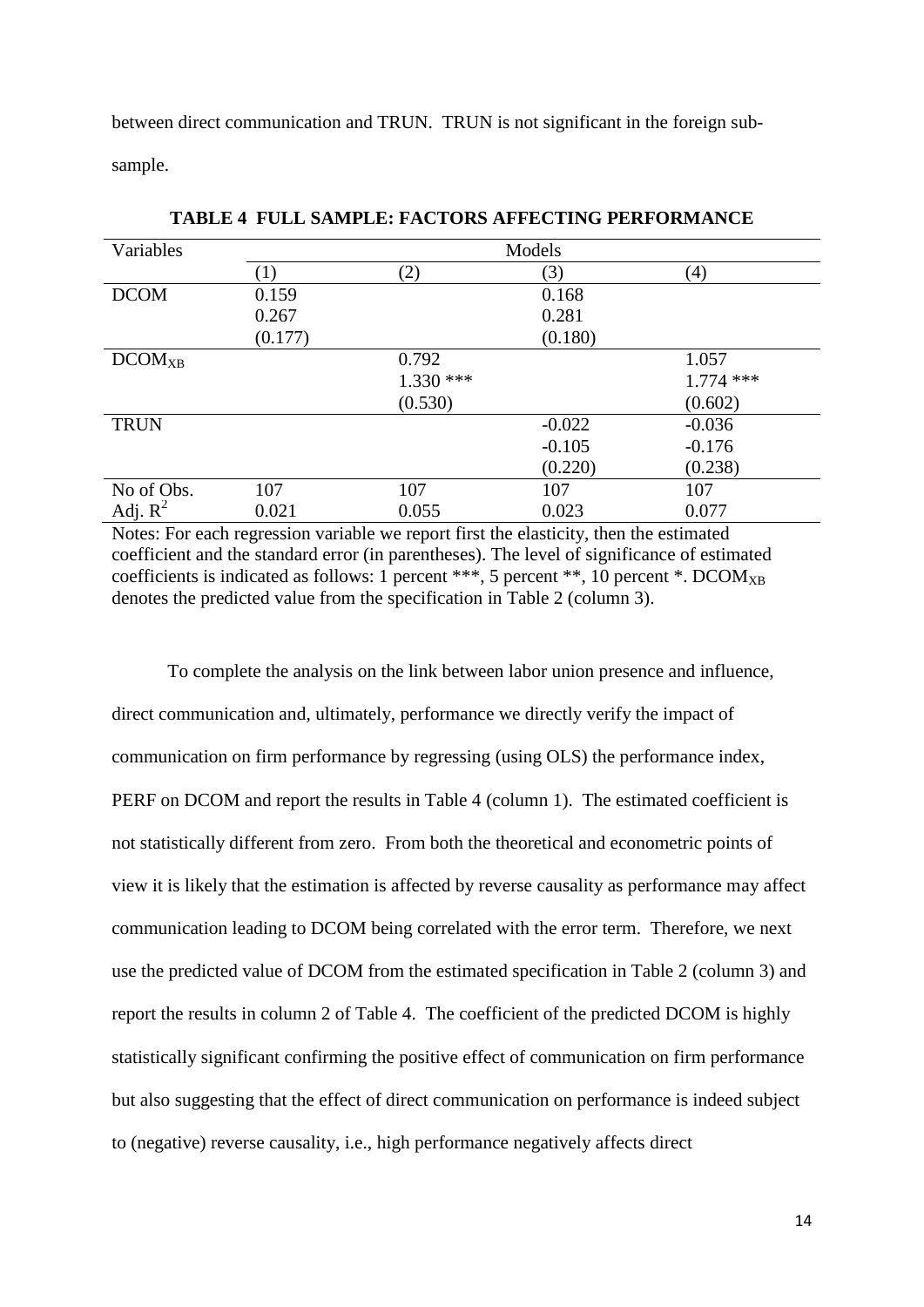communication. Further, we verify the direct effect of labor unions on firm performance by adding TRUN to each of the two specifications considered in columns 1 and 2 respectively. We find that in each specification the direct impact of labor unions on performance is not statistically significant (see columns 3 and 4). We therefore conclude that labor unions (positively) impact firm performance only indirectly, and that they do so via the direct communication channel. This tends to suggest that the indirect mechanism operating through employee attitudes advanced by Croucher et al. (2006) in the case of European firms may also be in operation in the Mauritian context.

#### **5. CONCLUSION**

We examined the associations between labor union presence and influence, communication, FDI and performance. All three propositions derived from the literature and contextualized to the Mauritian environment have been upheld. We find that the associations are especially strong in the private sector, despite the higher union density and relatively stable organizational environment obtaining in the public sector. Precisely how the associations arise is unclear and would require case study research to reveal.

Our analysis presents a rather different picture of Mauritian employee relations than those depicted as typical of African companies by Wood and Frynas (2006). More successful (in the sense of better performing) Mauritian companies show no common characteristics in terms of size, age nor industrial sector and represent a grouping that merits further investigation. Foreign-owned firms do not show a particular propensity to communicate to employees and in this sense, the demonstration effects that may be assumed to constitute a positive consequence of FDI are absent. It may be that certain firm-level linkages exist between and indeed beyond the factors we have been able to observe, and case study research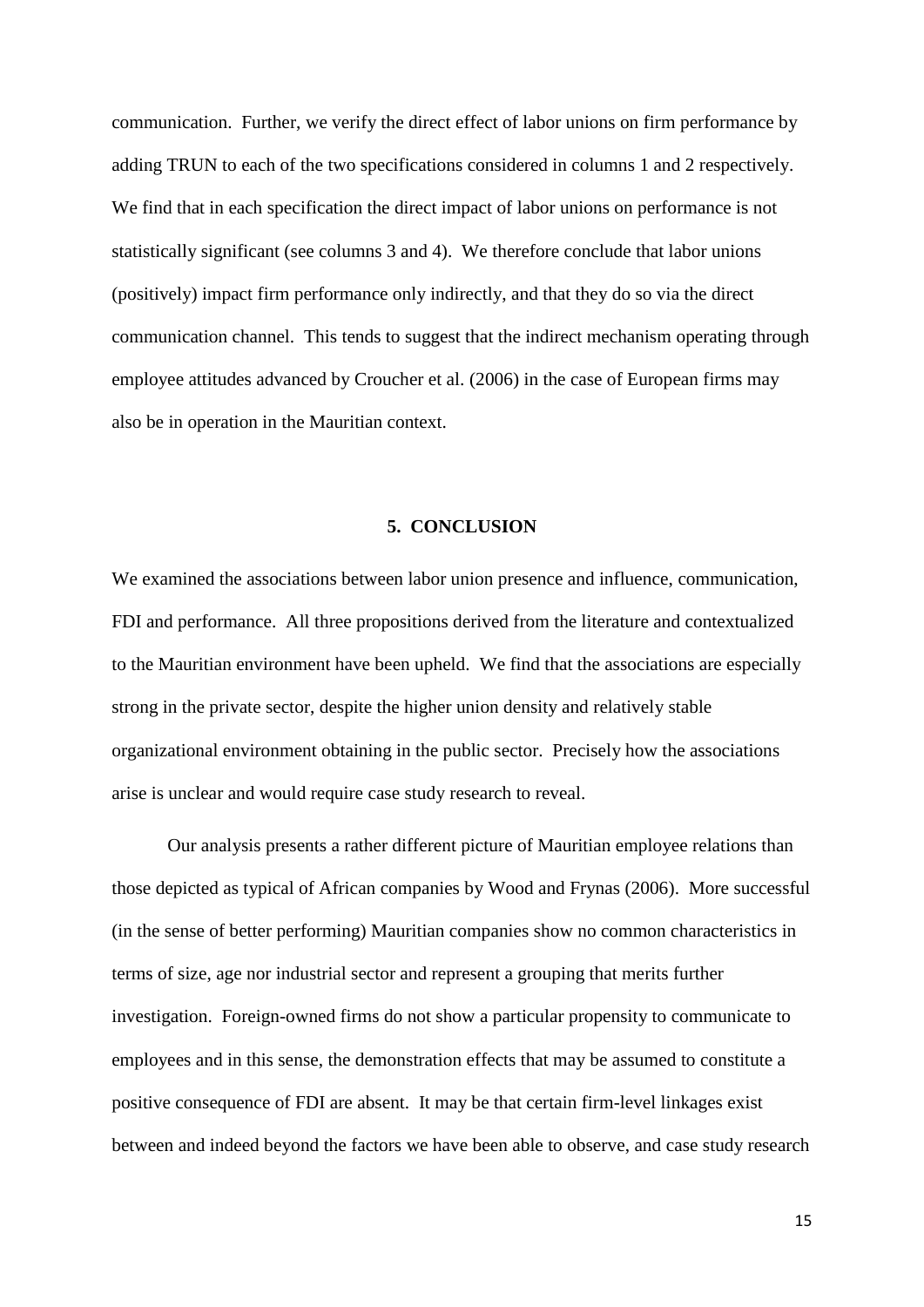would help to establish these. In addition, comparative research on employee attitudes similar to that carried out in Europe on employee responses to communications practices (Kessler et al., 2004) is lacking in Africa and is also required to provide a wider comparative frame.

Most significantly, it appears that the consequences of union presence in private companies transcend pay and conditions. The effects are unexpectedly marked, particularly when the stress by some authors both on union weakness in the private sector and their supposed concentration on narrow bargaining agendas is taken into account (McCourt and Ramgutty-Wong, 2003; Ramgutty-Wong, 2004). This lends more support for the argument that unions act as an integrating force in society than for the contrary view since they have communication effects and not only in the Hindu-dominated public service (Meisenhelder, 1997).

As we suggested at the outset, it may be that local unions' strong focus on the enterprise - a form of representation favored by U.S.-based multinational companies (Bognanno et al., 2005), constitutes a strength in stimulating management communication to employees by focusing union activities at that level. Whilst we have suggested that this may not be primarily a result of conscious union strategy, the enterprise focus may serve to buttress existing employee attitudes.

The question arises of how far our results may be generalized to other African countries. Mauritius participates in many African regional organizations, and is therefore often considered under the 'African' rubric. Yet the island has many structural characteristics that make it *sui generis*: it lacks a strong military, has a long history of tripartism and a relatively stable democracy to name just three. These and other national characteristics mean that our findings would require empirical testing in other national environments to establish how far they might be generalisable.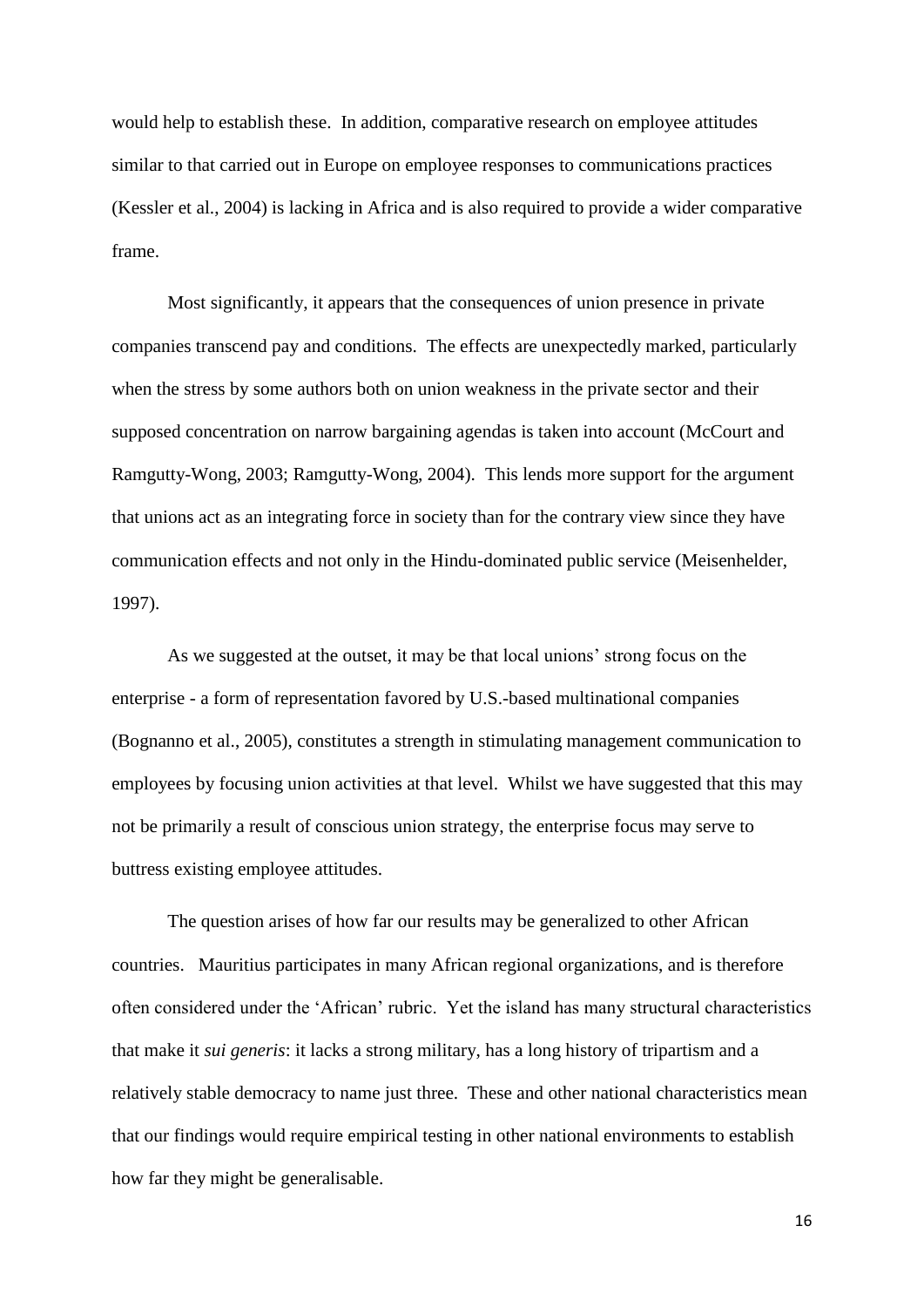In any event, unionization is certainly closely associated in Mauritius with a practice that is linked to positive economic effects at the enterprise level. Thus, widespread characterizations of this form of employee voice as negative are to this extent inappropriate, at least in this national context.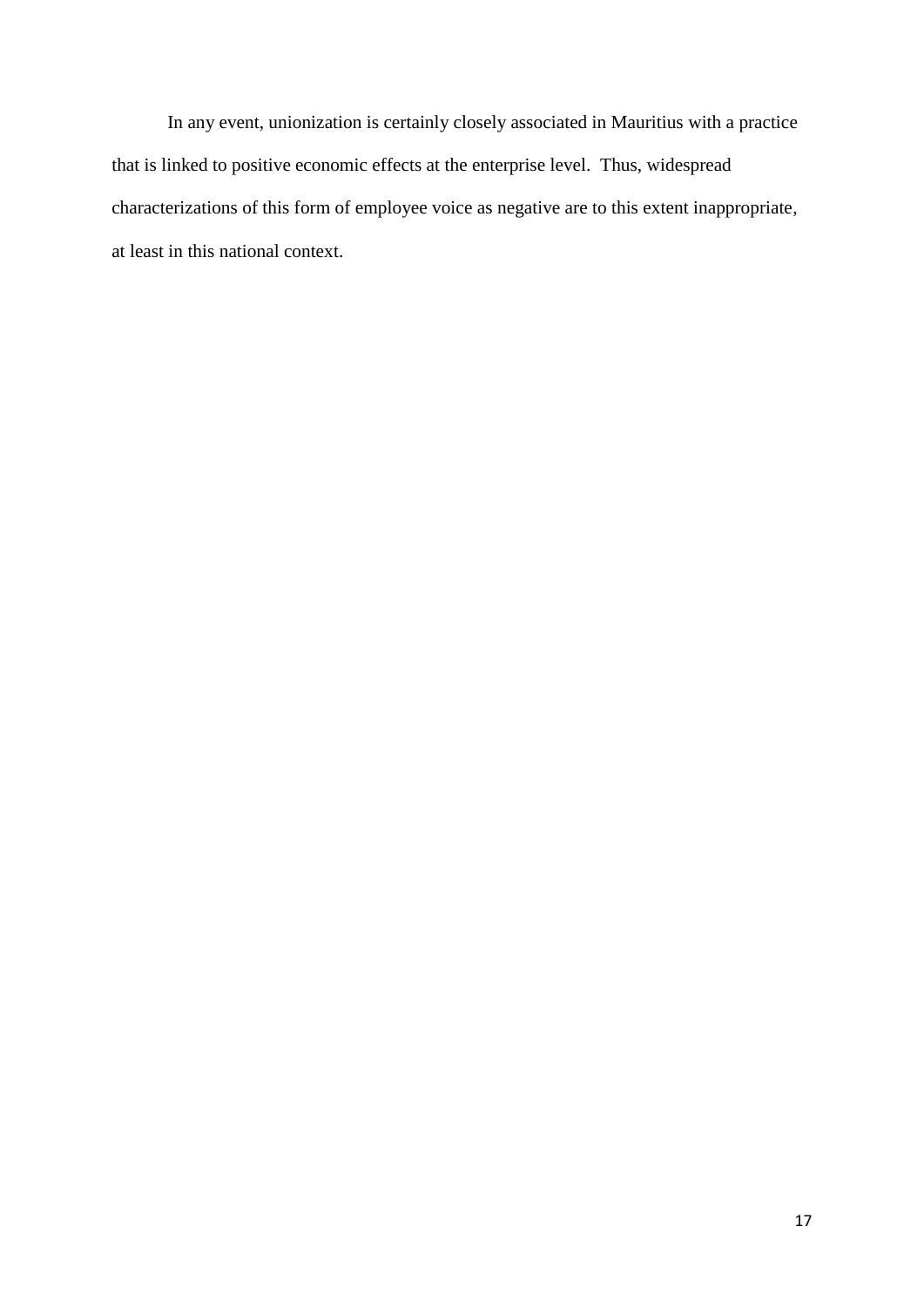#### **6. REFERENCES**

- AKERLOF, G. 1982. Labor contracts as partial gift exchange, *Quarterly Journal of Economics*, 97 (4), 543-69.
- ALMOND, P. 2011. The sub-national embeddedness of International HRM, *Human Relations*, 64 (4), 531-552.
- BOGNANNO, M.F., KEANE, M.P., YANG, D. 2005. The influence of wages and industrial relations environments on the production location decisions of US Multi National Companies, *Industrial and Labor Relations Review*, 58(2), 171-200.
- BOOJIHAWON, D., HANUMAN-OOGARAH, V. 2010. Do African managers think differently about strategy? Conference paper, Conference on Leadership and management Studies in Sub-Saharan Africa. University of Cape Town, 22-24 November 2010.
- CALDWELL, R. 1993. Is Anyone Listening? Communicating Change to Employees, *Journal of Strategic Change*, 2, 83–87.
- CROUCHER, R., GOODERHAM, P., PARRY, E. 2006. The influences on direct communication in British and Danish firms: Country, strategic HRM or unionization? *European Journal of Industrial Relations*, 12 (3), 267-286.
- DARGA, A. 2011. The Mauritius success story: why is this island nation an African political and economic success? in Mbeki, M. (ed), *Advocates for Change. How to Overcome Africa's Challenges*. Johannesburg: Picador Africa, 169-186.
- FASHOYIN, T. 2010. Tripartite institutions, collective bargaining and employment relations in the Mauritius labour market, *Working Paper* 18. Geneva, International Labour Office.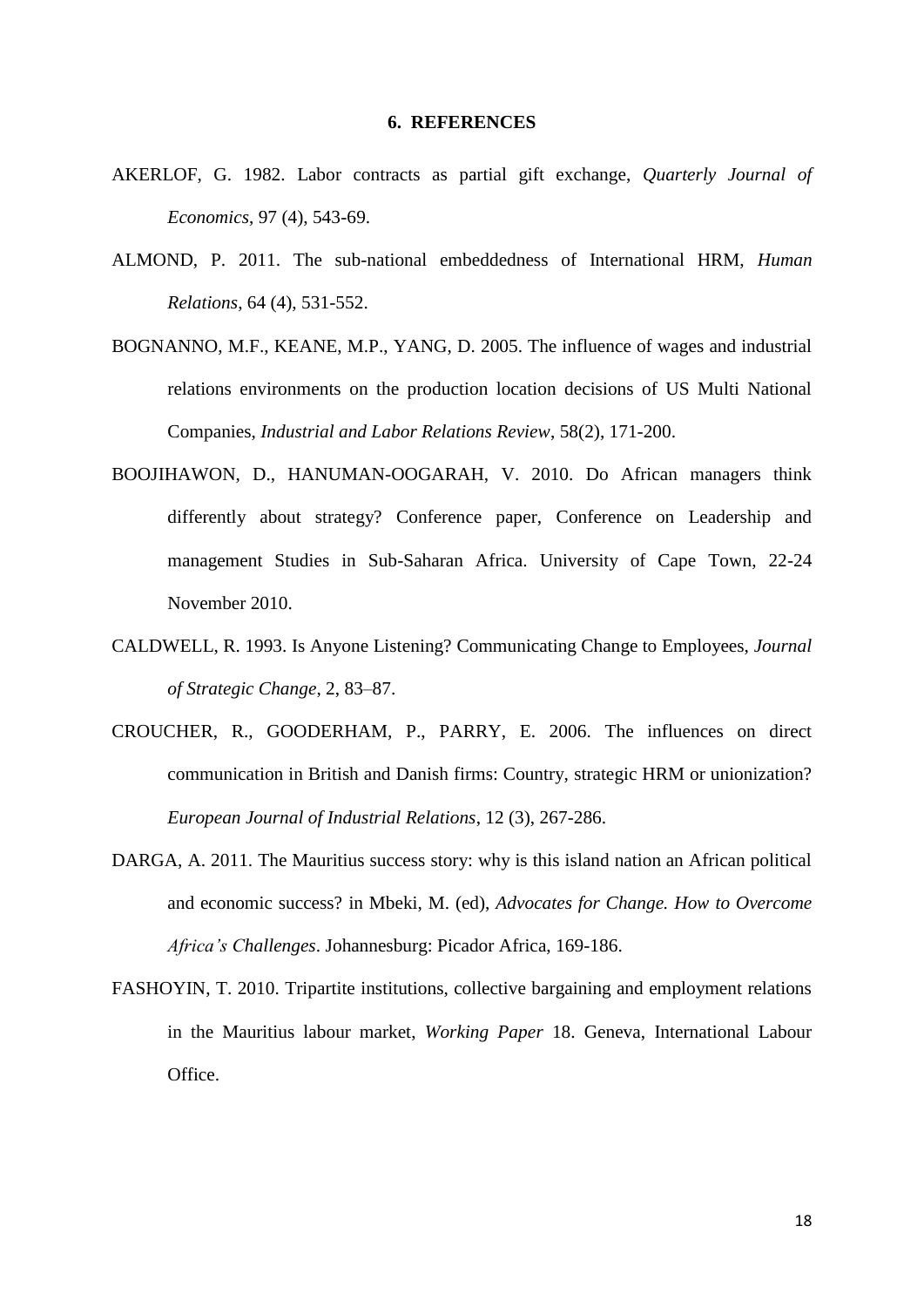- GOODERHAM, P.N., NORDHAUG, O., RINGDAL, K. 1999. Institutional and Rational Determinants of Organizational Practices: Human Resource Management in European Firms, *Administrative Science Quarterly*, 44, 507–531.
- GOODERHAM, P.N., NORDHAUG, O. 2003. *International Management. Cross-Boundary Challenges*, Oxford: Blackwell Publishing.
- GOOLAUP, R., RAMASAWMY, D. 2011. The extent and limits of a developmental state's impact on HRD practices: evidence from Mauritius. Paper delivered to the  $10<sup>th</sup>$ Annual Conference of the Academy of HRD (Asia Chapter). Kuala Lumpur, Malaysia. December 3-6.
- KAMOCHE, K., DEBRAH, Y., HORWITZ, F., MUUKA, G.N. (eds.) 2004. *Managing Human Resources in Africa*, London: Routledge.
- KESSLER, I., UNDY, R., HERON, P. 2004. Employee perspectives of information and consultation. Findings from a cross-national survey, *International Journal of Human Resource Management*, 15(3), 512–532.
- LANGE, M. 2003. Structural holes and structural synergies: a comparative-historical analysis of state-society relations in colonial Sierra Leone and Mauritius, *International Journal of Comparative Sociology*, 44, 372-407.
- LAVILLE, R. 2000. In the politics of the rainbow: Creoles and civil society in Mauritius. *Journal of Contemporary African Studies* 18(2): 277-294.
- LINCOLN, D. 2006. Beyond the plantation: Mauritius in the global division of labor, *Journal of Modern African Studies*, 44 (1), 59-78.

MARSDEN, D. 1999. *A Theory of Employment Systems*, Oxford: Oxford University Press. MAURITIUS CENTRAL STATISTICS OFFICE. 2011. *Digest of Labour Statistics*, MCSO: Port Louis.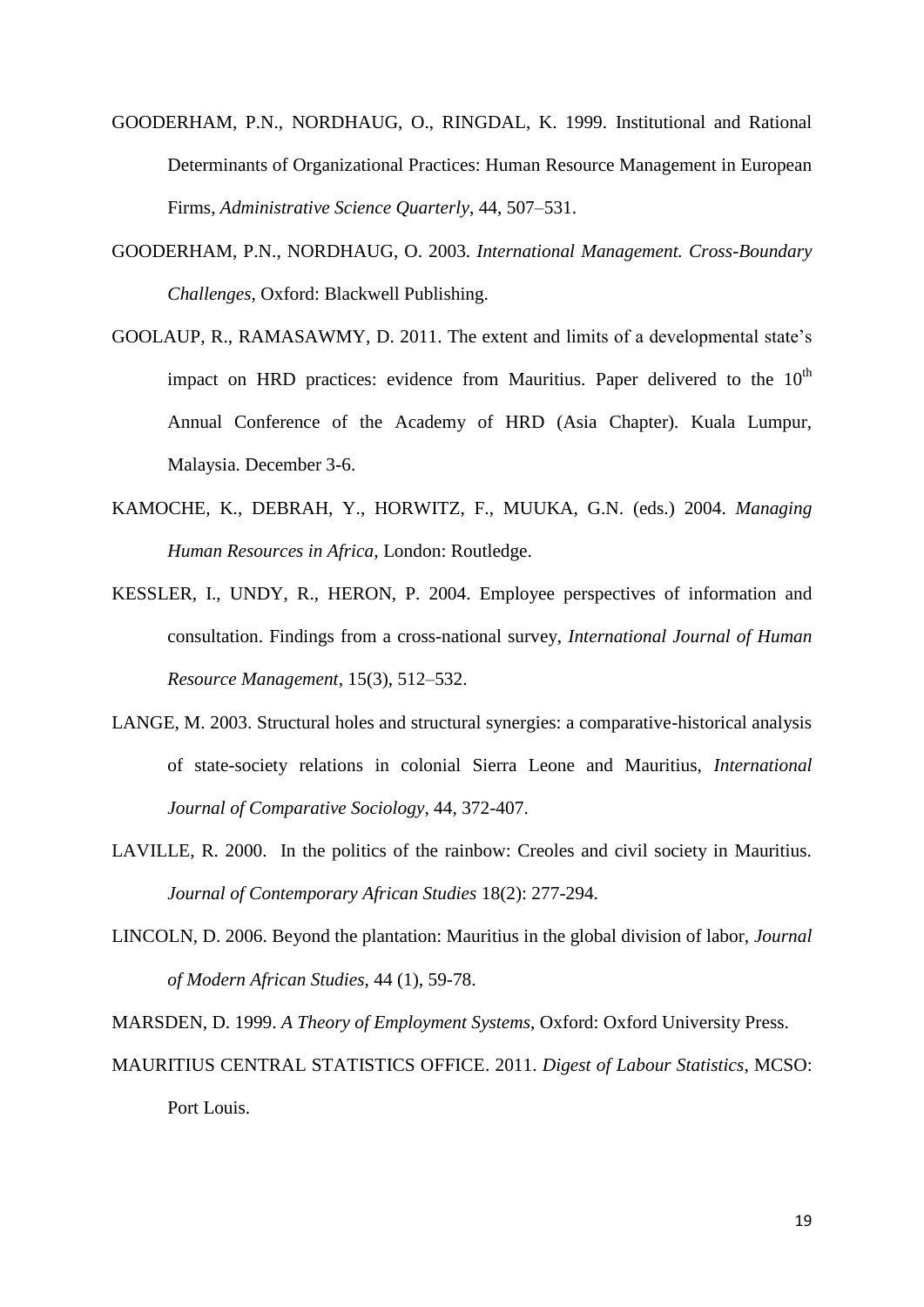- MCCOURT, W., RAMGUTTY-WONG, A. 2003. Limits to strategic HRM: the case of the Mauritius civil service, *International Journal of Human Resource Management*, 18(4), 600-618.
- MEISENHELDER, T. 1997. The developmental state in Mauritius, *Journal of Modern African Studies* 35(2), 279-297.
- MOKKEN, R., LEWIS, C. 1982. A nonparametric approach to the analysis of dichotomous item responses, *Applied Psychological Measurement*, 6, 417-430.
- PECCEI, R., BEWLEY, H., GOSPEL, H., WILLMAN, P. 2005. Is it good to talk? Information disclosure and Organizational Performance in the UK, *British Journal of Industrial Relations*, 43 (1), 11-39.
- PFEFFER, J. 1998. *The Human Equation: Building Profits by Putting People First*, Boston, MA: Harvard Business School Press.
- RAMGUTTY-WONG, A. 2004. HRM in Mauritius, in Kamoche, K., Debrah, Y., Horwitz, F., Muuka, G.N. (eds.). Managing Human Resources in Africa, 53-68, London: Routledge.
- RAMGUTTY-WONG, A. 2009. Industrial relations and globalisation: Managers' views towards unions in Mauritius', (bai-conference.org/BAI 2009/Papers/02101627.pdf)
- RAMGUTTY-WONG, A., GOKHOOL, D. 2000. Coping with change and globalization. A study of managerial perceptions in Mauritius, *Delhi Business Review*, 1 (1), no pagination.
- REA, L.M., PARKER, R.A. 2005. *Designing and Conducting Survey Research: A Comprehensive Guide*, San Francisco: Jossey-Bass.
- RIZOV, M., R. CROUCHER, 2009. Human resource management and performance in European firms, *Cambridge Journal of Economics*, 33(2), 253-272.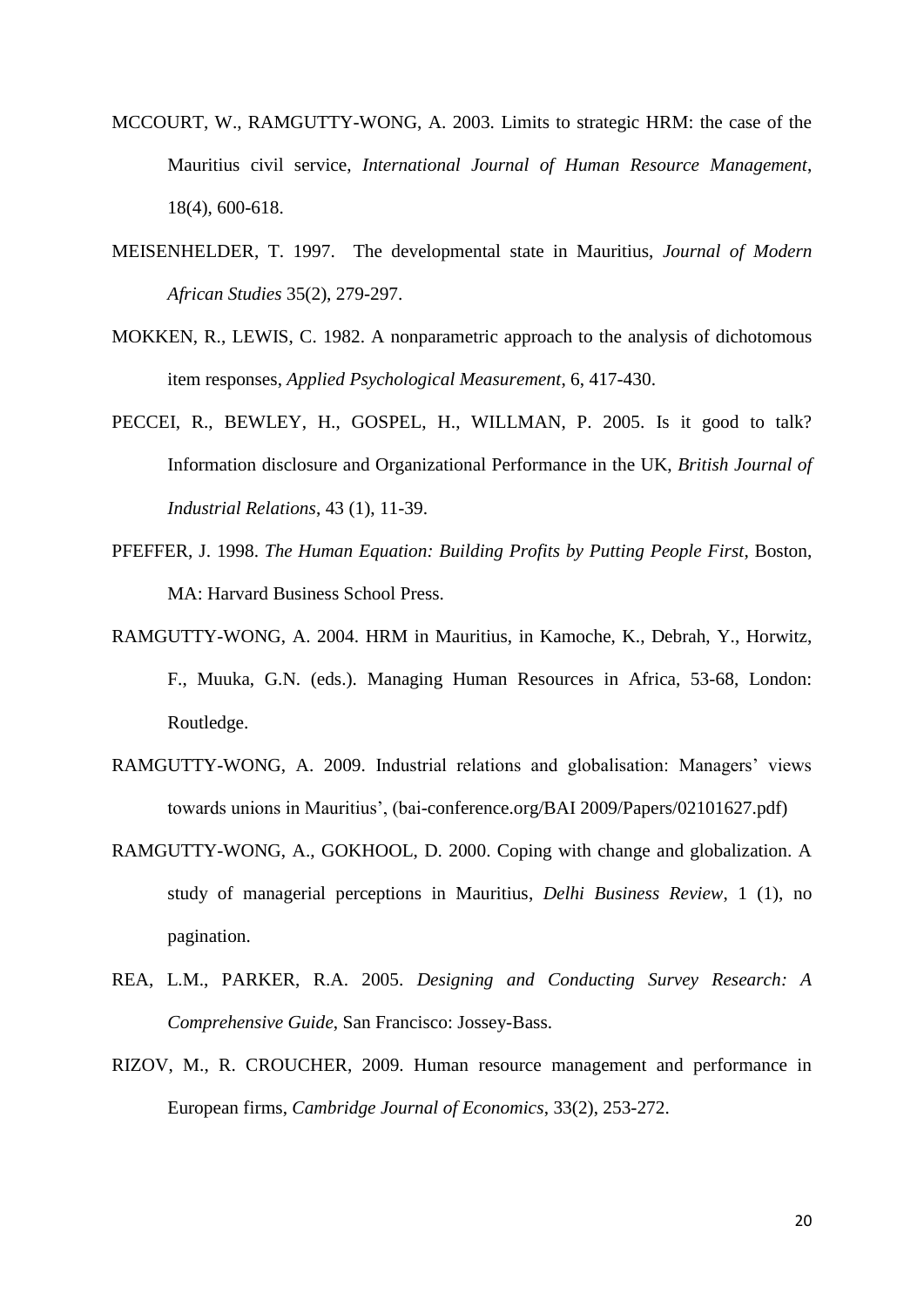- SANDBROOK, R. 2005. Origins of the social democratic state: Interrogating Mauritius, *Canadian Journal of African Studies*, 39(3), 549-581.
- SANDBROOK, R., EDELMAN, M., HELLER, P., TEICHMAN, J. 2007. Mauritius: evolution of a classic social democracy, in SANDBROOK, RICHARD, MARC EDELMAN, PATRICK HELLER, JUDITH TEICHMAN (eds.), *Social Democracy in the Global Periphery. Origins, Challenges, Prospects*, 123-146, Cambridge: Cambridge University Press.
- SJITSMA, K., P. DEBETS, and I. MOLENAAR 1990. Mokken scale analysis for polytomous items: Theory, a computer program and an empirical application, *Quality and Quantity*, 24, 173-188.
- SREBRNIK, H. 2000. Can an ethnically-based civil society succeed? The case of Mauritius. Journal of Contemporary African Studies, 18 (1), 7-20.
- STIGLITZ, J. 2000. Democratic Development as the Fruits of Labor, Keynote address to the Industrial Relations Research Association, Boston, January 2000.
- TANOVA, C., NADIRI, C. 2010. The role of cultural context in direct communication, *Baltic Journal of Management*, 5 (2), 185-186.
- VAN DEMORTEELE, M., BIRD, K. 2010. *Progress in Economic Conditions in Mauritius: Success Against the Odds*, London: Overseas Development Institute.
- WOOD, G., BREWSTER, C. 2007. *Industrial Relations in Africa*. Basingstoke: Palgrave Macmillan.
- WOOD, G., FRYNAS, J.G. 2006. The institutional basis of economic failure: Anatomy of the segmented business system, *Socio-Economic Review*, 4 (2), 239-277.